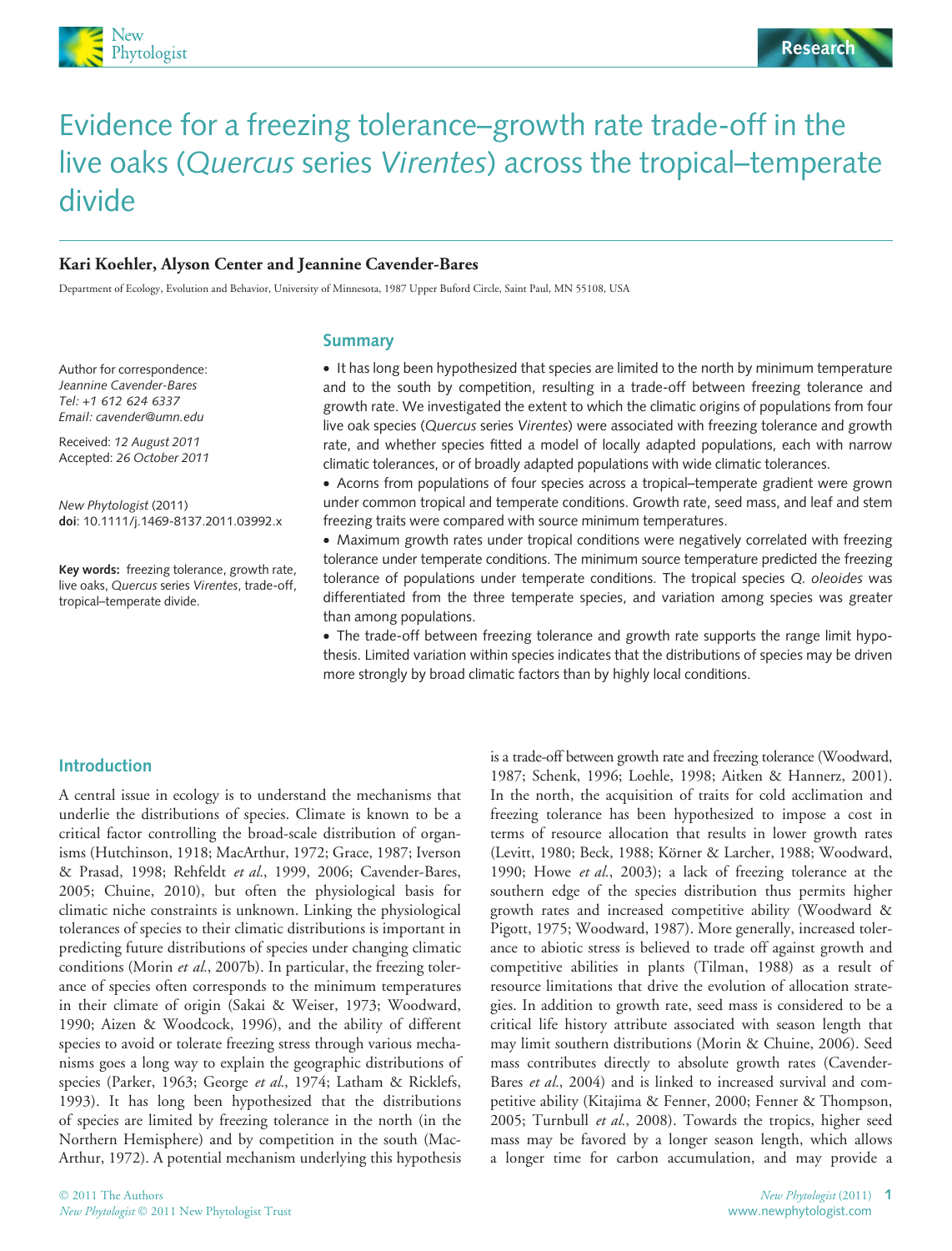competitive advantage in highly diverse tropical communities in which competitive interactions may dominate assembly processes. By contrast, seed mass may be constrained directly by season length at northern latitudes (Moles & Westoby, 2003; Chuine, 2010), or may be limited by resource investment in freezing tolerance, and large seeds may be less advantageous at northern latitudes where freezing stress is a dominant filter in community assembly.

From a historical biogeographic perspective, if species evolve in tropical regions with no freezing tolerance and then expand into the temperate zone, freezing tolerance may be acquired simultaneously with the evolution of slower growth during unfavorable periods, as both are thought to be advantageous in seasonally cold climates (Larcher & Bauer, 1981; Körner & Larcher, 1988; Kozlowski & Pallardy, 1997). Therefore, a negative relationship between freezing tolerance and growth rate could arise as a result of differential allocation of limited resources or of correlated evolution during range expansion from the tropics to the temperate zone, or both. For similar reasons, a negative relationship between freezing tolerance and seed size may also be expected. Variation in freezing tolerance, as well as both growth rates and seed size, among species could contribute to an explanation of range limits.

Within species, evidence of a decline in growth rate at more northern latitudes and colder temperatures is consistent across studies both in situ (Roberds et al., 1990; Matyas & Yeatman, 1992; Rehfeldt et al., 1999, 2001) and in common gardens (Smithberg & Weiser, 1968; Li et al., 1998; Oleksyn et al., 1998). In addition, several studies have shown a similar relationship across species (Rehfeldt, 1997; Yamahira & Conover, 2002; Green, 2007; Savage, 2010). Across species, seed size in forest species has been shown to increase towards the tropics and decrease at high latitudes (Moles & Westoby, 2003; Morin & Chuine, 2006).

A still debated question is whether populations within species show conservatism in their climatic tolerances, a perspective used to defend climatic niche modeling approaches (Wiens & Graham, 2005; Pearman et al., 2008). For example, freezing tolerance may have evolved conservatively, such that all populations within a species (or lineage) have the same resistance to freezing. Under this view, broadly distributed species exposed to a range of temperatures may be adapted to tolerate a wide range of climatic conditions with little local adaptation (Larcher, 2005). Many tree species can survive much colder freezing temperatures than occur in their current range (Fuchigami et al., 1971; Sakai & Weiser, 1973; Aitken & Adams, 1996), suggesting that freezing tolerance may not be costly to maintain in species with broad distributions. Woody species are known to have broad ecological distributions in comparison with herbaceous species, which have more specialized niches (Ricklefs & Latham, 1992). If species have broad and conserved climatic tolerances, little variation in climatic tolerances would be expected among populations.

Within species ranges, however, there is evidence that the distributions of plant species consist of populations genetically suited to local climates (Morgenstern, 1996; Aitken & Hannerz, 2001; Rehfeldt et al., 2001; Larcher, 2005; Cavender-Bares, 2007), and often show clinal variation in the climatic tolerances

of species as a result of adaptive differentiation (Endler, 1977; Davis & Shaw, 2001; Rehfeldt et al., 2001; Howe et al., 2003). Clinal variation in freezing tolerance has been demonstrated in several tree species, suggesting high levels of local adaptation (Rehfeldt et al., 2001; Li et al., 2002; Aranda et al., 2005; Morin et al., 2007a; Friedman et al., 2008).

In this study, we examine growth, cold acclimation and freezing tolerance within and between four species in the live oak group (Quercus section Virentes) – Q. virginiana, Q. oleoides, Q. fusiformis and Q. geminata – in a common garden experiment. The live oaks are a small monophyletic lineage containing species in the southern USA and Central America. They are a useful group in which to examine the mechanisms underlying geographic distributions, because they span the tropical– temperate divide, with several species covering large latitudinal gradients. Previous studies have established genetic and morphological differentiation between Q. geminata and Q. virginiana (Cavender-Bares & Pahlich, 2009) and Q. virginiana and Q. oleoides (Cavender-Bares, 2007; Cavender-Bares et al., 2011), and there is evidence that the group originated in the tropics of Central America and subsequently expanded into the temperate zone (Cavender-Bares et al., 2011).

Our goals were to establish the extent to which the distributions of live oak species ranges were associated with cold acclimation, freezing tolerance and growth, consistent with the hypothesis that they are limited at the northern range by minimum temperature and at the southern range by competitive ability (growth rate), and whether live oak populations fit a model of local adaptation with narrow climatic tolerances, or of broad climatic tolerances with little variation among populations. We specifically tested, first, whether there was population- and/or species-level variation in the ability to cold acclimate. If more northern populations and/or species increased their freezing tolerance significantly under temperate conditions, but more southern populations did not, this provides evidence for the evolution of cold hardening in response to cold temperature cues. Second, we tested whether there was a trade-off between freezing tolerance and growth rate (both absolute and relative growth rates). A negative relationship, such that maternal lines with slower growth rates exhibit greater freezing tolerance, would provide evidence for this trade-off. We also examined the relationship between freezing tolerance and seed mass, because seed mass can influence competitive ability and has been predicted to vary with climatic distribution (Morin & Chuine, 2006). We note that shade tolerance can drive competitive outcomes in late successional forests (Bazzaz, 1979; Grime, 1979), but we did not examine it here, because all of the live oaks can be characterized as midsuccessional savannah species that regenerate under similar (moderately high) light regimes (Kurz & Godfrey, 1962; Spector & Putz, 2006; Klemens et al., 2010). Finally, we tested the extent to which minimum temperatures at the population source predicted freezing tolerance and growth rate. Clinal variation in cold acclimation, freezing tolerance and growth rates among populations within species would provide evidence for local adaptation. Alternatively, large differences in freezing tolerance, growth rates and/or acclimation potential between species, but limited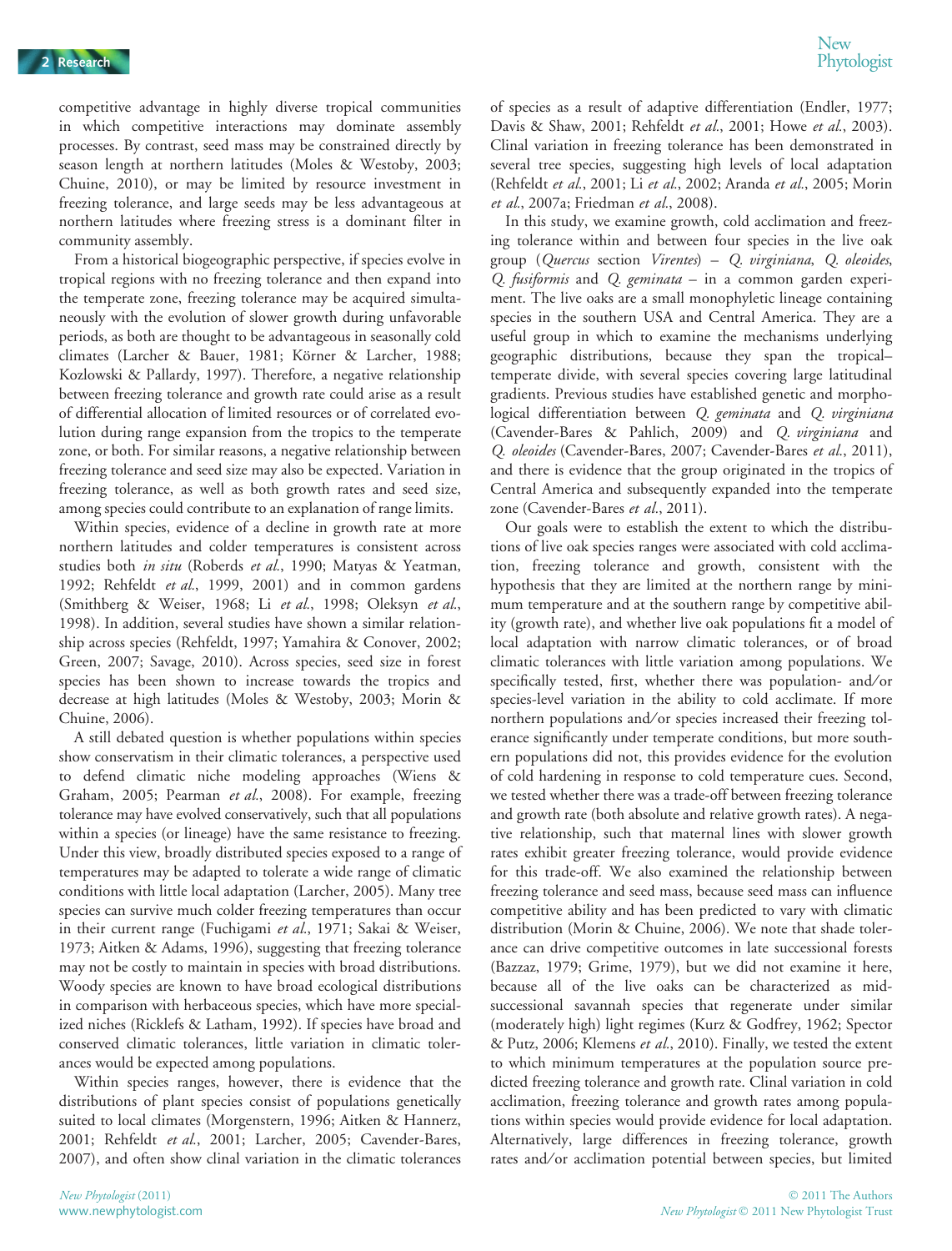variation among populations within broadly distributed species, would indicate that species have conserved climatic niches and broad climatic tolerances.

# Materials and Methods

#### Study species and experimental design

The live oaks (Quercus series Virentes Nixon) consist of seven species of interfertile coastal oaks that span the tropical–temperate divide through the southern USA, Mexico and Central America (Muller, 1961; Nixon, 1985; Nixon & Muller, 1997). Live oaks are evergreen to brevi-deciduous (maintain leaves in mild temperatures, but may drop leaves in response to cold stress) trees characterized by rhizomatous clonal growth, and often occur in shrub form in the juvenile stage in response to low-nutrient soil conditions and seasonal drought. We examined four live oak species (Fig. 1): Quercus virginiana Miller (southern live oak), evergreen to brevi-deciduous, occurs in xeric sands to mesic sites from coastal east Texas to Virginia; Q. geminata Small, evergreen to brevi-deciduous (sand live oak), occurs in xeric sands to mesic sites from Louisiana to North Carolina; Q. fusiformis Small (Texas live oak), evergreen to brevi-deciduous, occurs in xeric sites and open woodlands from Texas to Oklahoma (Nixon & Muller, 1997); and Q. oleoides Schltdl. & Cham., a tropical evergreen shrub, occurs in tropical dry forest from the north Pacific coast of Costa Rica to northern Mexico (Boucher, 1983; Nixon, 1985).

Acorns were collected from one to five populations within each of four live oak species: Q. virginiana (North Carolina, northern Florida, southern Florida, Louisiana and Texas); Q. geminata (northern Florida and North Carolina); Q. fusiformis (Texas); and Q. oleoides (Mexico, Belize and Costa Rica) (Fig. 1b, Supporting Information Table S1). Coordinates for each tree were recorded (Table S1) and collection permits, export⁄ import permits and phytosanitary certificates were obtained (available on request). Each geographically determined population included

five to nine maternal families and  $c$ . 50 individuals in each family. Seeds were collected from random trees within each population; however, the number of maternal families per population was relatively low and these families may not adequately represent the entire population. Moreover, germination among families was unequal, and some families had low numbers. The length and width of each acorn were measured and the acorns were stored at 4"C until synchronous planting in glasshouse facilities at the University of Minnesota in November 2005.

After 1 yr of growth in a constant temperature and watering regime (tropical conditions), two replicated climate treatments were implemented during the winter months of 2006 (mid-November to March): a tropical treatment, in which daytime temperature was maintained between 30 and 35°C, and nighttime temperatures were between 22 and 26°C; and a temperate treatment, in which winter growth temperatures reached a minimum night-time temperature of 4"C with a daytime temperature of 15"C, simulating the monthly average temperatures in Liberia, Costa Rica (southern range limit) and Wilmington, North Carolina (northern range limit). Each climate regime was replicated in two independently controlled glasshouse rooms. The photoperiod was extended to 12 h during the winter, similar to Costa Rica (southern range limit). Summer photoperiods were left at natural levels with a maximum of 15.5 h, which was up to 1 h longer than in North Carolina (northern range limit) and 3 h longer than in Costa Rica. The photoperiod was not a limiting factor in this experiment; however, the decrease from 15.5 to 12 h may have provided some cues for dormancy. These climate treatments were repeated every year for three subsequent years.

# Growth rate and seed mass

We compared both the absolute growth rate (AGR) and relative growth rate (RGR) in the growth rate–freezing tolerance tradeoff. AGR is the amount of biomass that accumulates in a year and RGR is the maximum intrinsic growth rate. Plants at



Fig. 1 (a) Range maps for the four live oak species: Quercus virginiana, Q. geminata, Q. fusiformis and Q. oleoides, showing herbarium records and collection sites from Cavender-Bares et al. (2011). (b) Location of seed sources (large shapes) for each population, using the same symbols as in (a).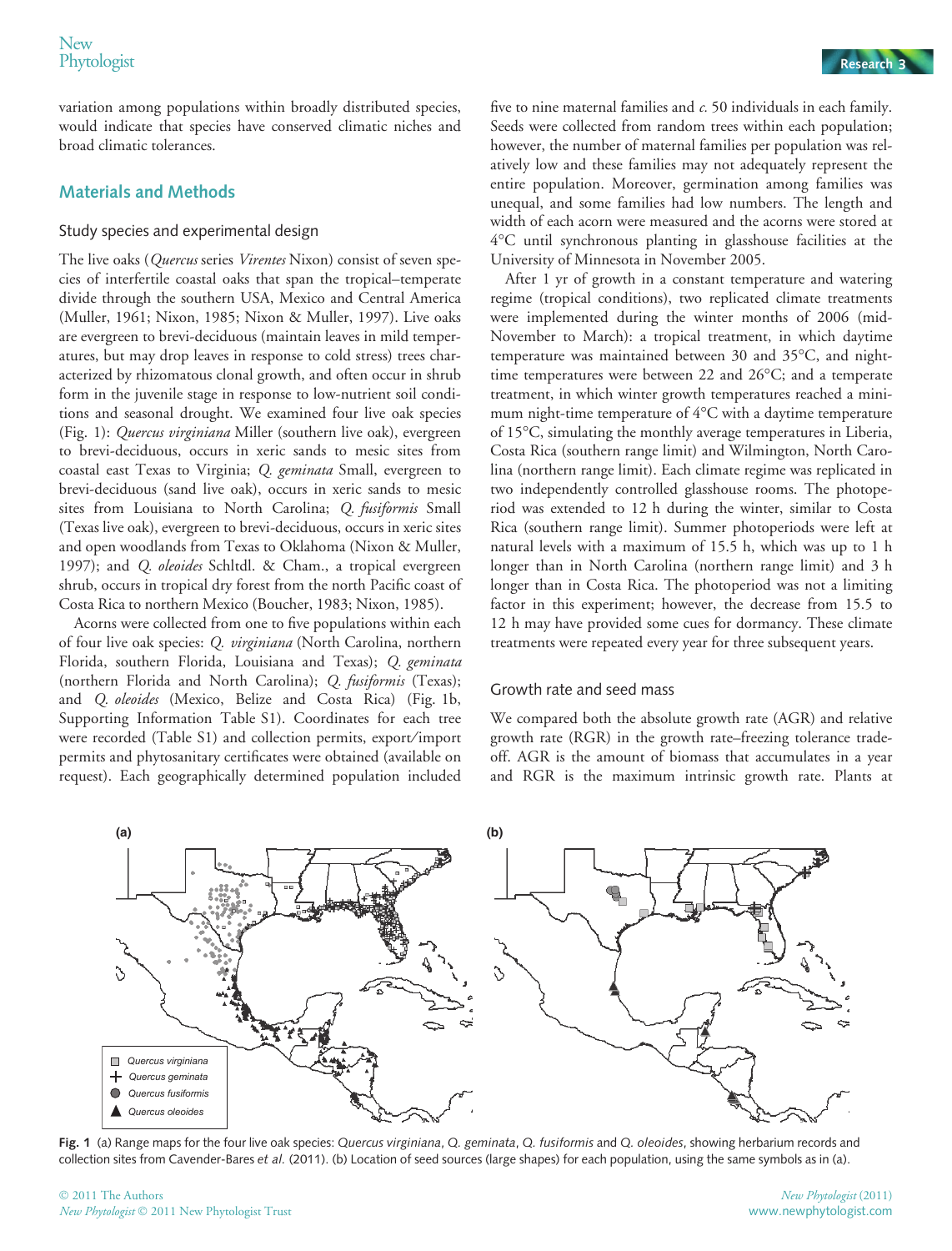northern latitudes may grow more rapidly in early spring, and thus have a higher RGR, but, by the end of the year, may have accumulated less total biomass (AGR) because of a shorter growing season. Therefore, in studies with seasonal variation in growth, the AGR of species under common conditions is the critical factor to compare among populations.

Beginning in early March 2007, 3 months after the start of the winter climate treatment, all individuals were monitored for maximum height (root collar to apex of tallest stem), number of leaves (total leaves on all stems) and stem diameter (measured at the root collar). Allometric equations used to estimate the biomass for each species were developed from data in previous experiments (Cavender-Bares et al., 2004). Above-ground biomass was estimated using the maximum height, total number of leaves and stem diameter. The same equation was used for Q. virginiana and Q. fusiformis, because of a lack of biomass data for Q. fusiformis. Acorn mass was estimated using the acorn volume. AGR  $(g yr^{-1})$  was calculated as  $AGR = (M<sub>final</sub> M_{\text{initial}}/(T_{\text{final}} - T_{\text{initial}})$ , where  $M_{\text{final}}$  is the biomass estimate from growth measurements made in March 2007,  $M<sub>initial</sub>$  is the estimated acorn mass,  $T_{\text{final}}$  is the approximate date on which plants were measured in March 2007 and  $T_{\text{initial}}$  is the date of seedling emergence. RGR (g  $g^{-1}$  yr $^{-1})$  was calculated as RGR =  $log_e(M<sub>final</sub>) - log_e(M<sub>initial</sub>)/(T<sub>final</sub> - T<sub>initial</sub>)$ . Seed mass was measured as the seed volume  $(V)$  at the time of planting based on the height  $(h)$  and diameter  $(d)$  of each acorn, assuming an ellipsoid:  $V = 4/3 \times (d/2)^2 (h/2)$ . Fresh seed mass was calculated on the basis of the empirical relationship between volume and fresh mass with the seed coat removed based on seed variation for 480 acorns for 16 species of oak:  $M = 0.6363V - 0.1213 (R^2 = 0.97;$ Cavender-Bares et al., 2004).

#### Leaf freezing tolerance

In February 2009, freezing manipulations were conducted to determine differences in leaf freezing sensitivity within and between the four species grown in both temperature treatments. Dark-acclimated chlorophyll fluorescence  $(F_v/F_m)$  was measured in situ to determine the maximum photosynthetic quantum yield for one leaf. Branchlets with at least five leaves, including the measured leaf, were subsequently cut under water, placed in water-filled rose tubes in the dark and frozen in a temperaturecontrolled freezer box overnight at a minimum temperature of  $-10^{\circ}$ C. Overnight freezing events were simulated using a custom-designed freezer box (Percival LT-105HID; Percival Scientific, Inc., Perry, Iowa, USA) following previously described methods (Cavender-Bares & Holbrook, 2001; Cavender-Bares et al., 2005; Cavender-Bares, 2007) (Methods S1). To allow recovery, frozen samples were placed in a dark chamber at room temperature (25"C) before the re-measurement of dark-adapted  $F_{\rm v}/F_{\rm m}$  following Boorse et al. (1998). Samples were measured 0.5, 6, 12, 24 and 48 h after the freezing cycle had ended. Approximately nine individuals were measured in each population and climate treatment. The rank order of values for species remained constant across these time points (Fig. S2); for brevity, only values 6 h after freezing are reported further. The decline in  $F_v/F_m$  was

calculated as  $F_v/F_m$  before freezing minus  $F_v/F_m$  after freezing. Leaf freezing tolerance was calculated as one minus the decline in  $F_v/F_m$ . Leaf cold acclimation ability was calculated as the difference between the tropical and temperate treatment divided by the tropical treatment for decline in  $F_v/F_m$  after freezing at - 10°C.

#### Leaf loss

Leaf loss or the development of a winter deciduous strategy is one adaptation to cold temperatures by which some species avoid freezing damage. Although live oaks often maintain their leaves during the winter months, both field and experimental data indicate that senescence is induced by chilling and varies among populations (Cavender-Bares & Holbrook, 2001; Cavender-Bares, 2007). In March 2009, 4 months after the start of the winter climate treatment, leaf loss was quantified. The percentage of leaf loss for each plant was estimated on the basis of fallen leaves in the pot and leaf scars, and was obtained at the end of the treatment cycle to capture all seasonal loss.

#### Stem freezing tolerance

In February 2010, electrolyte leakage was measured to determine stem freezing sensitivity. The electrolyte leakage method uses changes in electrical conductivity to predict cell lysis in response to freezing (Flint et al., 1967; Friedman et al., 2008). Stem segments (c. 2.2 mm in diameter) were excised from each seedling, the leaves were removed, stems were cut into five 1-cm pieces and each piece was placed in a separate test-tube with 1 ml of deionized water. One tube was stored at 4°C as a nonfrozen control and the other tubes were subsequently frozen at four freezing temperatures  $(-5, -10, -15$  and  $-20^{\circ}$ C) in a programmable freezing chamber (Cole-Parmer Instrument Co., Vernon Hills, IL, USA) following the methods of Friedman et al. (2008) (Methods S1). An average of 20 individuals per population in each climate treatment was measured. The index of injury at each temperature  $(I_t)$ was calculated as the percentage of cell lysis at each freezing temperature (Flint et al., 1967). The index of injury data were arcsin transformed for statistical analyses. Stem cold acclimation ability was calculated as the difference between the tropical and temperate treatments divided by the tropical treatment for index of injury after freezing at  $- 15$ °C. Stem freezing tolerance was calculated as 100 minus the index of injury at each freezing temperature. Although the rank order of values for stem freezing injury remained relatively constant at the species level at  $-10$ ,  $-15$  and  $-20^{\circ}$ C, values at  $-15^{\circ}$ C showed slightly higher differentiation among species (Fig. S2); for brevity, only this measurement is reported further.

#### Data analysis

Climate data were compiled from WorldClim (Hijmans et al., 2005), using herbarium specimen occurrence localities (GBIF Data Portal, http://www.gbif.org/) to determine climate ranges for all four species. The 19 BioClim climatic parameters and occurrence localities were used in the MAXENT modeling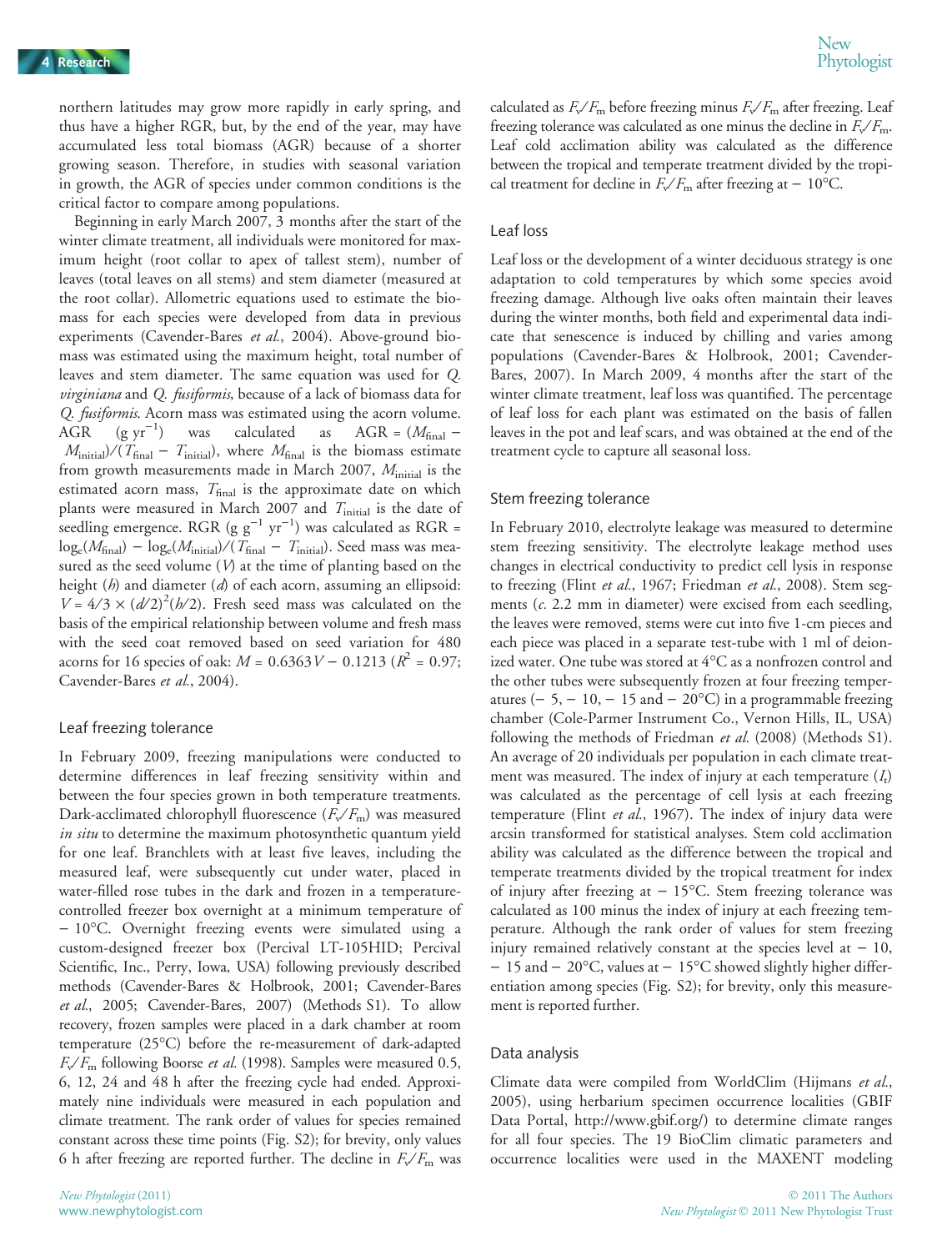program to predict species ranges and to determine which climate parameters had the greatest predictive value. The Maxent climate model predicted species distributions very close to actual distributions (Fig. S1); of the 19 BioClim variables, the minimum temperature of the coldest month contributed the most to range predictions for all four species. Therefore, the minimum temperature of the coldest month is used as the climatic variable in all subsequent analyses.

Physiological and growth data for individuals were averaged across maternal families, and maternal families were grouped into populations on the basis of location and species. ANOVAs for all physiological, growth rate and minimum temperature data were conducted with population nested within species to determine species- and population-level differentiation and interactions with climate treatment. Student's t-test differentiation was used to determine species and population differences within each treatment. Linear regressions were used to test trade-offs between growth rate, freezing tolerance, acorn mass, cold acclimation and minimum temperature of the coldest month across maternal families. We also used ANCOVA to test whether growth rate and minimum temperature, treated as covariates, predicted stem and leaf freezing tolerance when species, population and climate treatment were included in the model as fixed factors. We obtained restricted maximum likelihood (REML) variance component estimates to determine the percentage of total variation that could be attributed to species and to populations. All analyses were conducted in JMP 7.0 (SAS, Cary, NC, USA).

# **Results**

# Climatic distributions

The range of minimum temperatures for the three temperate species (Q. virginiana, Q. geminata and Q. fusiformis) overlapped, but was distinct for Q. oleoides (Fig. 2a). The minimum temperatures of the coldest month at the highest probability of presence were as follows: Q. virginiana  $(5^{\circ}C)$ , Q. geminata  $(8^{\circ}C)$ , Q. fusiformis  $(7^{\circ}C)$  and Q. oleoides (16 $^{\circ}C$ ). Both Q. virginiana and Q. fusiformis were distributed across a broad range of minimum temperatures, whereas Q. geminata had a narrower climatic range (Fig. 2a).

A hierarchical ANOVA, with population nested within species, showed significant variation in the minimum temperature of the coldest month ( $P < 0.0001$ ; Table 1) between population locations. The northern populations of North Carolina (Q. virginiana) and Texas (Q. fusiformis) experienced lower minimum temperatures (Fig. 2b). However, Louisiana, Texas and northern Florida populations were not significantly different with regard to the minimum temperature of the coldest month (Fig. 2b). In North Carolina and northern Florida, Q. geminata and Q. virginiana co-occurred and were exposed to similar minimum temperatures. By contrast, Q. virginiana and Q. fusiformis in Texas experienced significantly different minimum temperatures (Fig. 2b). Quercus oleoides populations occurred in locations with higher minimum temperatures than all populations of Q. virginiana, Q. fusiformis and Q. geminata (Fig. 2b).



Fig. 2 (a) Climatic distributions for four live oak species based on the percentages of herbarium record occurrences for the minimum temperature in the coldest month (°C). The range of minimum temperatures for the three temperate species (Quercus virginiana (VI); Q. geminata (GE); Q. fusiformis (FUS)) is overlapping, but is distinct for the tropical species Q. oleoides (OL). (b) Minimum monthly temperatures for populations within species averaged across maternal family source locations (data from WorldClim; Hijmans et al., 2005): Q. virginiana, squares; Q. geminata, crosses; Q. fusiformis, circles; Q. oleoides, triangles. For the North Carolina and northern Florida populations of Q. virginiana and Q. geminate, the lines are nearly identical and only one is shown. Populations nested within species are significantly differentiated ( $P < 0.001$ ).

#### Leaf loss

There was almost no leaf loss under tropical conditions for populations or species (Fig. 3a). However, Q. virginiana and Q. fusiformis exhibited significant leaf loss under temperate conditions ( $P < 0.0001$ ; Table 1; Fig. 3a). Within Q. virginiana, Louisiana and Texas populations exhibited greater leaf loss than southern Florida populations (Fig. 3b). Interestingly, Q. geminata occurred in the same region as Q. virginiana in North Carolina and northern Florida, but did not drop its leaves in response to cold temperatures (Fig. 3b). There was a large amount of variation within Q. fusiformis, caused by individuals that either lost very few or almost all of their leaves. Under temperate conditions, 55% of variation was attributed to species-level differences and 2% to population-level differences (Table S2).

# Cold acclimation

A hierarchical ANOVA showed significant variation among species for both leaf and stem cold acclimation ability ( $P = 0.0002$ ;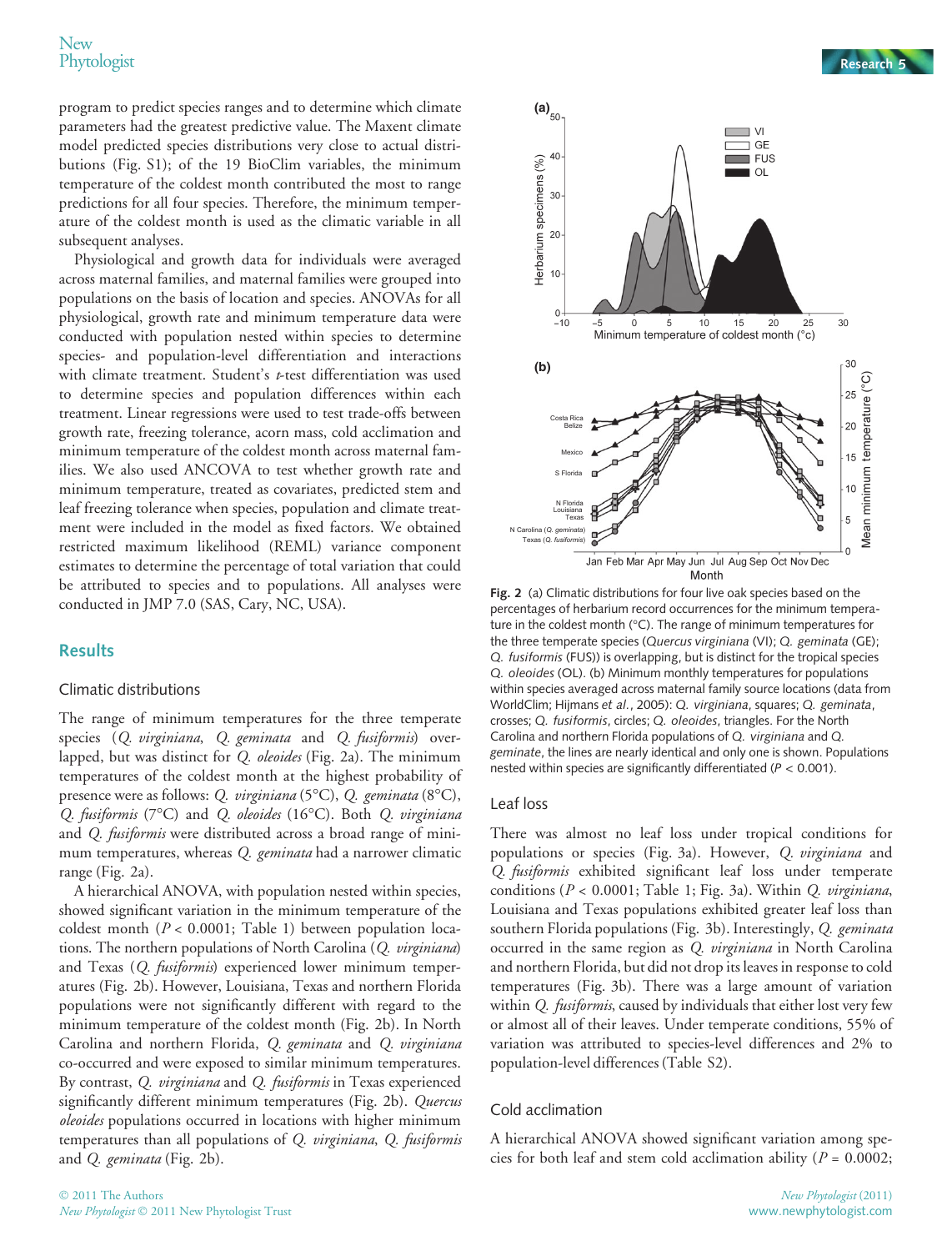Table 1 ANOVA for leaf and stem freezing tolerance, percent leaf loss, absolute growth rate (AGR), relative growth rate (RGR), minimum temperature of the coldest month from population sources, leaf and stem freezing acclimation

| Effect                       | DF | SS        | F ratio  | P value  |
|------------------------------|----|-----------|----------|----------|
| Leaf freezing tolerance      |    |           |          |          |
| Species                      | з  | 0.9087    | 31.4613  | < 0.0001 |
| Population (Species)         | 7  | 0.0997    | 1.4792   | 0.1846   |
| Growth temperature           | 1  | 0.9375    | 97.3764  | < 0.0001 |
| treatment                    |    |           |          |          |
| Species $\times$ treatment   | з  | 0.3426    | 11.8628  | < 0.0001 |
| Population                   | 7  | 0.1428    | 2.1189   | 0.0493   |
| (Species) $\times$ treatment |    |           |          |          |
| Stem freezing tolerance      |    |           |          |          |
| Species                      | 3  | 8228.4156 | 107.3122 | < 0.0001 |
| Population (Species)         | 7  | 510.3057  | 2.8522   | 0.0098   |
| Growth temperature           | 1  | 1786.1622 | 69.8835  | < 0.0001 |
| treatment                    |    |           |          |          |
| Species $\times$ treatment   | з  | 613.5215  | 8.0013   | < 0.0001 |
| Population                   | 7  | 363.4413  | 2.0314   | 0.0594   |
| (Species) $\times$ treatment |    |           |          |          |
| Leaf loss                    |    |           |          |          |
| <b>Species</b>               | 3  | 683.8105  | 18.5006  | < 0.0001 |
| Population (Species)         | 7  | 127.1160  | 1.4739   | 0.1825   |
| Growth temperature           | 1  | 376.4443  | 30.5543  | < 0.0001 |
| treatment                    |    |           |          |          |
| Species $\times$ treatment   | 3  | 615.3642  | 16.6488  | < 0.0001 |
| Population                   | 7  | 103.4442  | 1.1994   | 0.3081   |
| (Species) $\times$ treatment |    |           |          |          |
| AGR $(g yr^{-1})$            |    |           |          |          |
| Species                      | 3  | 19320.128 | 87.8335  | < 0.0001 |
| Population (Species)         | 7  | 3307.085  | 6.4435   | < 0.0001 |
| Growth temperature           | 1  | 1819.123  | 24.8104  | < 0.0001 |
| treatment                    |    |           |          |          |
| Species $\times$ treatment   | 3  | 510.702   | 2.3218   | 0.0783   |
| Population                   | 7  | 587.148   | 1.144    | 0.3401   |
| (Species) $\times$ treatment |    |           |          |          |
| RGR $(g g^{-1} yr^{-1})$     |    |           |          |          |
| Species                      | з  | 41.9048   | 47.2661  | < 0.0001 |
| Population (Species)         | 7  | 22.0294   | 10.6491  | < 0.0001 |
| Growth temperature           | 1  | 3.6242    | 12.2639  | 0.0006   |
| treatment                    |    |           |          |          |
| Species $\times$ treatment   | 3  | 0.566     | 0.6384   | 0.5916   |
| Population                   | 7  | 0.5873    | 0.2839   | 0.9593   |
| $(Species) \times treatment$ |    |           |          |          |
| Minimum temperature C        |    |           |          |          |
| Species                      | 3  | 6096.1004 | 4131.196 | < 0.0001 |
| Population (Species)         | 7  | 1142.0569 | 331.6917 | < 0.0001 |
| Leaf freezing acclimation    |    |           |          |          |
| Species                      | з  | 1.9096    | 8.0308   | 0.0002   |
| Population (Species)         | 7  | 1.0257    | 1.8488   | 0.1      |
| Stem freezing acclimation    |    |           |          |          |
| Species                      | з  | 1.69      | 4.5066   | 0.0075   |
| Population (Species)         | 7  | 1.0391    | 1.1876   | 0.3286   |

Significant values ( $P < 0.05$ ) are shown in bold and marginally significant values ( $P < 0.1$ ) are shown in italics. SS, sum of squares.

 $P = 0.075$ , but populations nested within species were not differentiated significantly (Table 1). For leaf cold acclimation, 35% of the variation was found at the species level and 10% at the population level. For stem cold acclimation, 51% of variation was attributed to species-level differences and 13% to population-level differences (Table S2).

#### Leaf freezing tolerance

A hierarchical ANOVA showed a significant interaction with climate treatment for both species ( $P < 0.0001$ ) and population nested within species ( $P = 0.0493$ ; Table 1). Plants grown under tropical conditions all showed less leaf freezing tolerance than plants acclimated to cold temperatures, and showed no significant differentiation in response to freezing at either the population or species level (Fig. 3c,d). Cold-acclimated plants showed differentiation in leaf-level freezing tolerance at the species level: the temperate species Q. geminata, Q. virginana and Q. fusiformis all showed greater freezing tolerance than the tropical species Q. oleoides (Fig. 3c).

Under temperate conditions, within Q. virginiana, the North Carolina population showed greater freezing tolerance than the northern and southern Florida populations, exhibiting some population-level variation (Fig. 3d). However, there were no differences between the northern Florida and North Carolina populations of Q. geminata with regard to leaf freezing tolerance. Quercus oleoides showed the lowest stem freezing tolerance. Under temperate conditions, 69% of the variation was attributed to species-level differences and 5% to population-level differences (Table S2).

#### Stem freezing tolerance

A hierarchical ANOVA showed significant interaction with climate treatment for species ( $P < 0.0001$ ), and population nested within species was marginally significant ( $P = 0.0594$ , Table 1). Cold-acclimated plants showed species-level variation after freezing at  $-15^{\circ}$ C (Fig. 3e). *Quercus oleoides* showed the lowest freezing tolerance across both climate treatments (Fig. 3e). In the temperate treatment, Q. geminata showed less freezing tolerance than Q. virginiana or Q. fusiformis.

Within Q. oleoides, there was limited population-level differences. However, the Mexican population exhibited greater stem freezing tolerance than the Costa Rican or Belizean populations (Fig. 3f), corresponding to a lower minimum temperature in Mexico (Fig. 2b); the same pattern was not seen in leaf freezing tolerance, however (Fig. 3d). Under temperate conditions, within Q. virginiana, the North Carolina population showed less stem freezing damage than the northern and southern Florida populations, exhibiting some population-level variation corresponding to latitude (Fig. 3f). However, there were no differences between the northern Florida and North Carolina populations of Q. geminata. Under temperate conditions, 82% of the variation in stem freezing tolerance was attributed to species and 5% to population differences (Table S2).

# Growth rate

A hierarchical ANOVA showed significant variation between species  $(P < 0.0001)$  and population nested within species  $(P < 0.0001$ ; Table 1). However, interactions with climate treatment were not significantly different. In general, AGR and RGR showed similar patterns in species-level response (Fig. 3g,i). Growth rates were reduced in response to the temperate treatment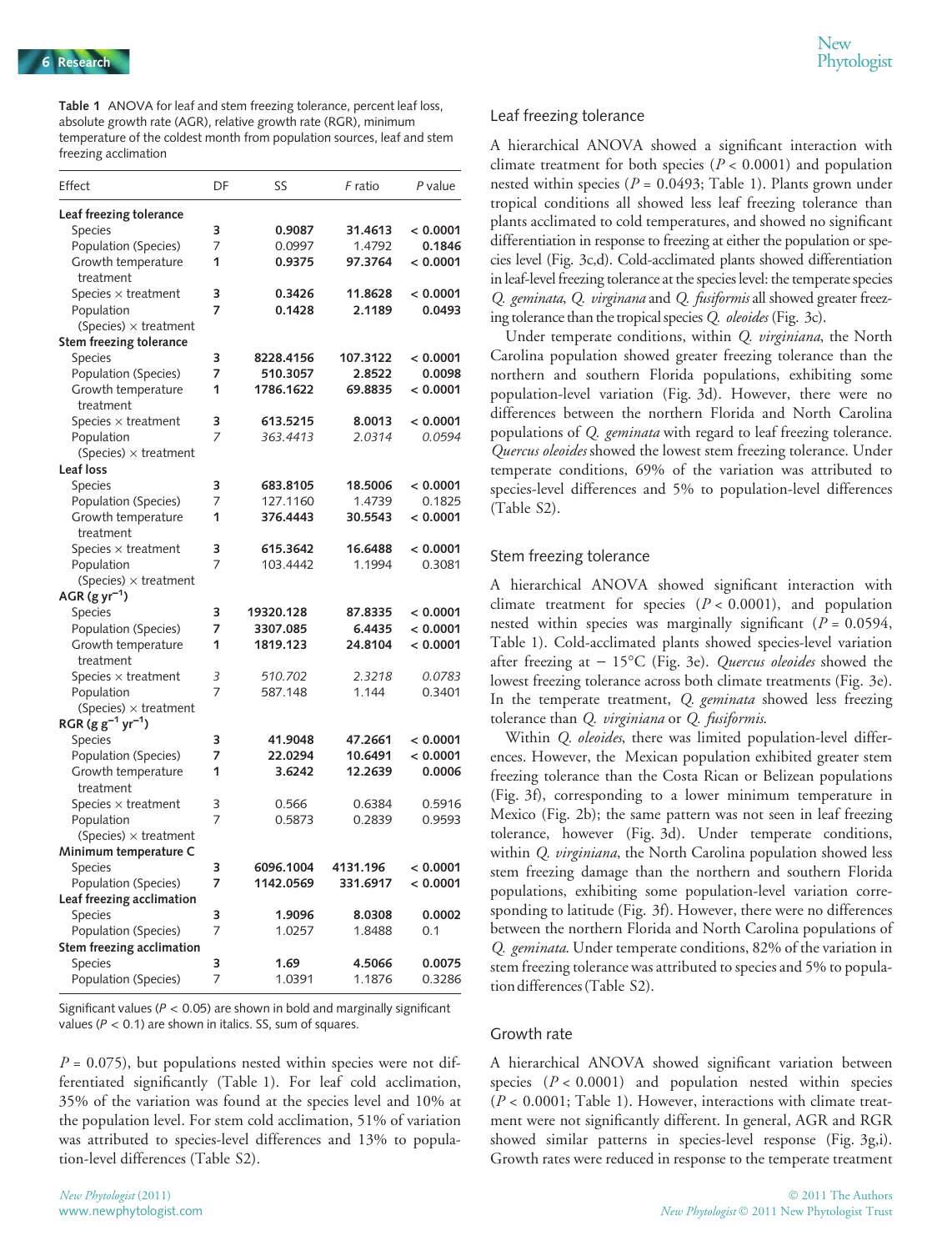

Fig. 3 Species (left column) and population (right column) means  $(\pm$  SE) under controlled tropical (gray) and temperate (black) climatic conditions for leaf loss (a,b), leaf (1 – decline in  $F_v/F_m$  after freezing at – 10°C) (c,d) and stem (100 – index of injury after freezing at – 15"C) (e,f) freezing tolerance and absolute (AGR) (g,h) and relative (RGR) (i,j) growth rates. Species: Quercus virginiana, VI, squares; Q. geminata, GE, crosses; Q. fusiformis, FUS, circles; Q. oleoides, OL, triangles. Populations: Quercus oleoides, CR\_OL, Costa Rica; BZ\_OL, Belize; MX\_OL, Mexico; Q. virginana, FLS\_VI, southern Florida; FLN\_VI, northern Florida; LA\_VI, Louisiana; TX\_VI, Texas; NC\_VI, North Carolina; Q. geminata, FLN\_GE, northern Florida; NC\_GE, North Carolina; Q. fusiformis, TX\_FUS, Texas. Different letters indicate significant Student's t-test species- and population-level differentiation ( $P < 0.05$ ) within the tropical and temperate treatments.

relative to the tropical treatment for all species (Fig. 3g,i). Cold-acclimated plants showed species-level variation (Fig. 3g,i). Quercus oleoides showed a reduced AGR in the temperate treatment, but maintained a higher growth rate than any of the temperate species (Fig. 3d). In addition, Q. fusiformis and Q. geminata had lower growth rates than Q. virginiana.

Within Q. virginiana, cold-acclimated plants in the Louisiana population had a higher growth rate (AGR and RGR) than other Q. virginiana populations, similar to some populations of Q. oleoides (Fig. 3h,i). For AGR, 71% of the variation was attributed to species-level differences and 13% to population-level differences. For RGR, 54% of the variation was attributed to species-level differences and 17% to population-level differences (Table S2). Seed mass differed significantly among species, but not among populations within species (Fig. S2). Seed mass was weakly correlated with AGR ( $R^2$  = 0.092,  $P$  = 0.009, Fig. 5f), a relationship driven largely by species; relatively little of the variation in AGR among families was explained by seed mass. Seed mass was not correlated with RGR (Fig. S4).

Trade-offs between freezing tolerance, growth and seed mass across the tropical–temperate gradient

We found evidence for a trade-off between growth and freezing tolerance across four live oak species (Fig. 4a–c). The most appropriate test for a trade-off between growth and freezing tolerance is between growth rates under nonstressed (tropical) conditions and freezing tolerance under cold-acclimated (temperate) conditions. This comparison was possible, given that seeds from the same mother tree were planted in both treatments and family mean values for nonstressed growth and cold-acclimated freezing could be compared directly. Families with higher AGRs had lower freezing tolerance in both stems and leaves (Fig. 4a,c). The same was true for RGR and stem freezing tolerance, but there was no relationship between RGR and leaf freezing tolerance. Both leaf and stem freezing tolerance were negatively correlated with seed mass (Fig. 4e,f), although the relationship with stem freezing tolerance was stronger. Cold acclimation ability in both leaves (Fig. 4g) and stems (Fig. 4h) was negatively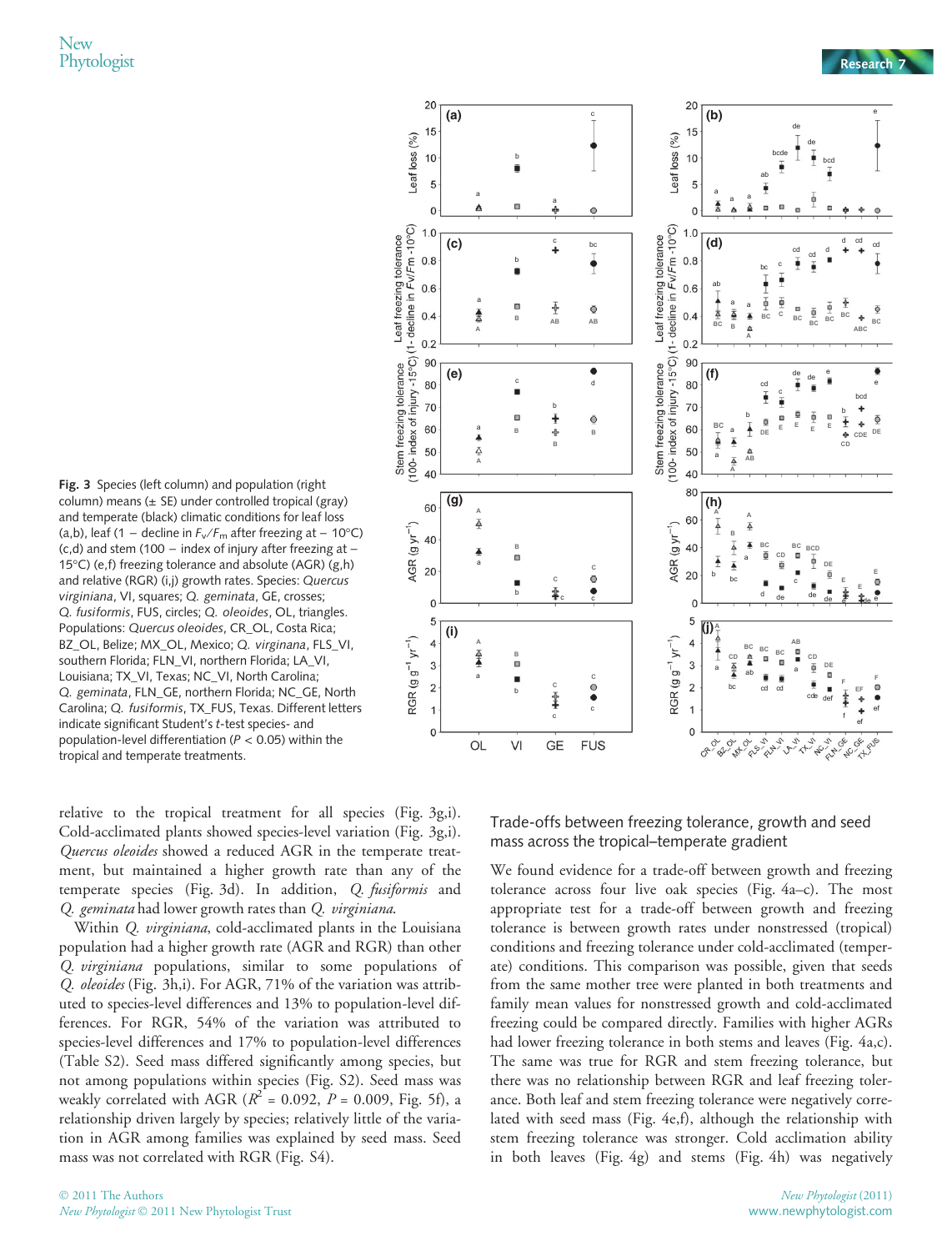

correlated with AGR. Cold acclimation ability of stems (Fig. 4j), but not leaves (Fig. 4i), was negatively correlated with RGR.

The minimum temperature of the coldest month of the source populations predicted freezing tolerance, growth and cold acclimation (Fig. 5a–h). In ANCOVA, AGR significantly predicted stem freezing tolerance ( $P = 0.012$ , Table 2) when taking into account population- and species-level variations, and minimum temperature significantly predicted leaf freezing tolerance when taking into account species- and population-level variations ( $P = 0.0136$ , Table 2). Minimum temperatures in the coldest month also predicted seed mass (Fig. 5e), a relationship driven largely by the fact that the tropical species, Q. oleoides, had larger seeds than the species that occurred in temperate regions. Given that seeds were

Fig. 4 Trade-offs between growth rate in nonstressed tropical conditions and freezing tolerance after cold acclimation in temperate conditions across maternal families from four live oak species: Quercus virginiana (squares), Q. geminata (crosses), Q. fusiformis (circles) and Q. oleoides (triangles). Points represent family means. Relationships are shown for: temperate stem freezing tolerance (100  $-$  index of injury after freezing at  $-15^{\circ}$ C) and tropical absolute growth rate (AGR) (a); temperate stem freezing tolerance and tropical relative growth rate (RGR) (b); temperate leaf freezing tolerance (1 – decline in  $F_v/F_m$  after freezing at – 10°C) and tropical AGR (c); temperate leaf freezing tolerance and tropical RGR (d); temperate leaf freezing tolerance and acorn mass (e); temperate stem freezing tolerance and acorn mass (f); leaf cold acclimation ability ((tropical – temperate)/tropical for decline in  $F_v/F_m$  after freezing at  $-10^{\circ}$ C) and AGR under tropical conditions (g); stem cold acclimation ability ((tropical  $-$  temperate)/tropical for index of injury after freezing at  $-15^{\circ}$ C) and AGR under tropical conditions (h); leaf cold acclimation ability and RGR under tropical conditions (i); and stem cold acclimation ability and RGR under tropical conditions (j). Least squares fitted lines are shown for significant relationships ( $P < 0.05$ ); the dashed line (g) indicates marginal significance. Corrections are not made for multiple tests.

collected in the field, we cannot eliminate an environmental influence on seed mass. However, variation in seed mass was greater between than within species, despite steep environmental gradients within species ranges, suggesting that seed mass may be genetically constrained at the species level, as concluded in earlier studies (Baskin et al., 1998; Morin & Chuine, 2006).

#### **Discussion**

We provide evidence for a trade-off between growth rate and freezing tolerance across maternal families from four species of live oak (Quercus series Virentes) that span the tropical–temperate divide across North and Central America. Maternal families with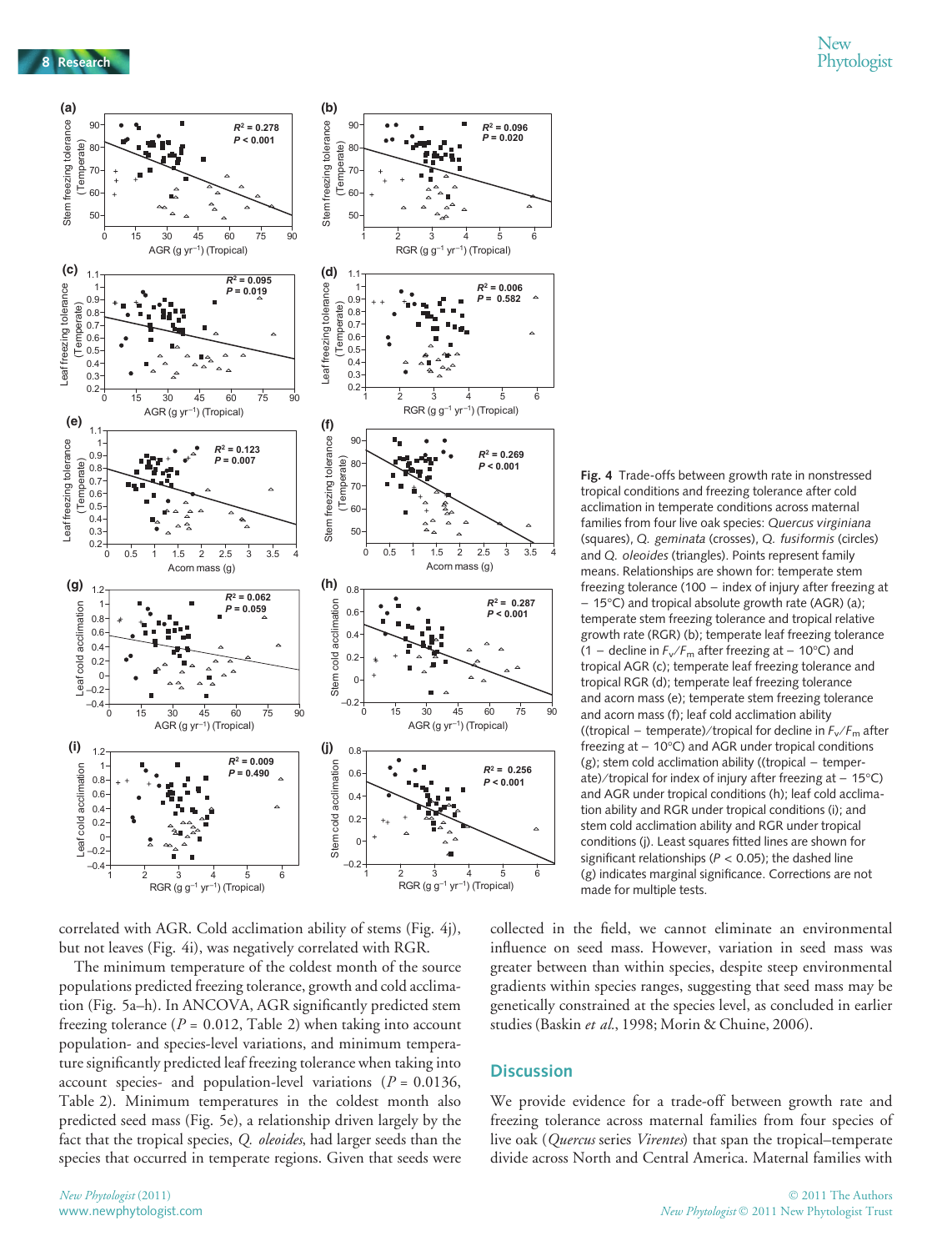Fig. 5 Minimum temperature of the coldest month in the climate of origin predicts leaf (a) and stem (b) freezing tolerance and relative growth rate (RGR) (c) and absolute growth rate (d) under both tropical (gray) and temperate (black) growth conditions in maternal families from four live oak species. Minimum temperature of the coldest month also predicts acorn mass (e), and acorn mass is correlated with AGR under tropical (nonstressed) conditions (f). Minimum temperature of the coldest month further predicts leaf cold acclimation ability ((tropical – temperate)/tropical for decline in  $F_v/F_m$  after freezing at  $-$  10°C) (g) and stem cold acclimation ability  $((tropical - temperature)/tropical for index of injury after$ freezing at  $-$  15°C) (h). Points represent family means. Quercus virginiana, squares; Q. geminata, crosses; Q. fusiformis, circles; Q. oleoides, triangles. Least squares fitted lines are shown for tropical (black) and temperate (gray) treatments. The dashed gray line (a) indicates marginal significance. Corrections are not made for multiple tests.

higher freezing tolerance under temperate (cold-acclimating) conditions had slower growth rates under tropical (nonstressed) conditions. These relationships were strongest between stem freezing tolerance  $(-15^{\circ}C)$  and both AGR and RGR, but were also supported for leaf freezing tolerance  $(-10^{\circ}C)$  and AGR (Fig. 4a–d). Unlike maternal families from Q. oleoides, families from temperate latitudes (from Q. virginiana, Q. geminata and Q. fusiformis) demonstrated the ability to increase freezing tolerance in response to chilling growth temperatures. The ability to cold acclimate and express higher freezing tolerance under temperate conditions than under tropical conditions was associated with less competitive growth rates under tropical (nonstressed) growth conditions (Figs 4g–j, S3). Lower AGRs in live oaks from more northern latitudes were driven by both lower RGR (Fig. S4a) and reduced seed mass (Fig. 5f). Seed mass declined with lower minimum temperatures (Fig. 5e) and may be limited by the length of the growing season because of energy constraints (Morin et al., 2007b; Chuine, 2010). Our results indicate that, at more northern latitudes, live oaks have been selected to invest in freezing tolerance and cold acclimation ability, rather than



**(b)**

**(a)** 

higher growth rates and larger seed sizes, which may enforce species boundaries across the tropical–temperate divide. This trade-off supports the classic hypothesis that the distributions of species are limited by freezing tolerance in the north and by competition in the south (MacArthur, 1972; Woodward, 1987; Schenk, 1996; Gross & Price, 2000).

# Climate of origin predicts growth rates, seed mass, freezing tolerance and cold acclimation ability

Live oak species showed significant differentiation in their sensitivity to freezing, as expected from their climatic distributions (Fig. 2a,b). Under both tropical and temperate growth conditions, minimum temperatures in the climate of origin strongly predicted freezing tolerance, growth rates, seed mass and cold acclimation ability of maternal families (Fig. 5). Maternal families from climates with colder winters had slower growth rates and greater freezing tolerance than those from milder climates. Minimum temperature was a significant covariate predicting leaf freezing tolerance when species, population and treatment were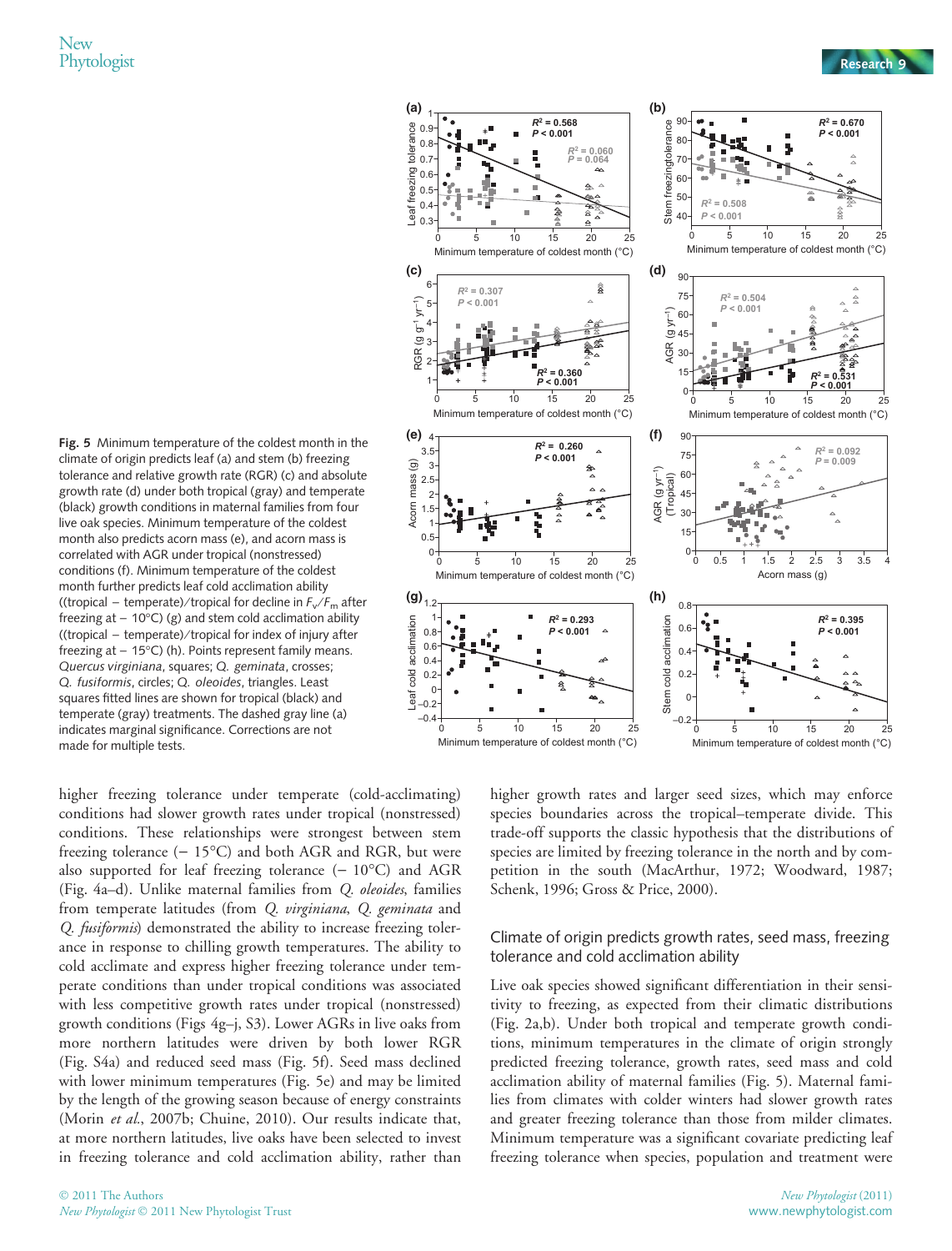|                                         | Leaf freezing tolerance |        |         |           |    | Stem freezing tolerance |         |          |  |
|-----------------------------------------|-------------------------|--------|---------|-----------|----|-------------------------|---------|----------|--|
| Source                                  | df                      | SS     | F ratio | $P$ value | df | SS                      | F ratio | P value  |  |
| <b>Species</b>                          | 3                       | 0.4794 | 16.8472 | < 0.0001  | 3  | 4990.5651               | 69.1223 | < 0.0001 |  |
| Population (species)                    |                         | 0.1190 | 1.7931  | 0.0983    | 7  | 418.0152                | 2.4813  | 0.0224   |  |
| Growth temperature treatment            |                         | 0.8596 | 90.6255 | < 0.0001  | 1  | 1888.68                 | 78,4781 | < 0.0001 |  |
| Species $\times$ treatment              | 3                       | 0.3203 | 11.2573 | < 0.0001  | 3  | 540.1189                | 7.481   | 0.0002   |  |
| Population (species) $\times$ treatment | 7                       | 0.1451 | 2.1858  | 0.0427    | 7  | 294.8277                | 1.7501  | 0.1074   |  |
| AGR (g $yr^{-1}$ )                      |                         | 0.0224 | 2.3635  | 0.1277    | 1  | 159.9096                | 6.6445  | 0.0116   |  |
| <b>Species</b>                          | 3                       | 0.6761 | 23.483  | < 0.0001  | 3  | 6948.3852               | 92.7592 | < 0.0001 |  |
| Population (species)                    |                         | 0.0968 | 1.4421  | 0.1985    | 7  | 450.5568                | 2.5778  | 0.0181   |  |
| Growth temperature treatment            |                         | 0.8856 | 92.2738 | < 0.0001  | 1  | 1837.9017               | 73.6066 | < 0.0001 |  |
| Species $\times$ treatment              | 3                       | 0.3524 | 12.2416 | < 0.0001  | 3  | 649.2259                | 8.667   | < 0.0001 |  |
| Population (species) $\times$ treatment | 7                       | 0.1399 | 2.0827  | 0.0534    | 7  | 351.2304                | 2.0095  | 0.0624   |  |
| RGR (g $g^{-1}$ yr <sup>-1</sup> )      |                         | 0.0123 | 1.2835  | 0.2603    | 1  | 78.6481                 | 3.1498  | 0.0793   |  |
| <b>Species</b>                          | 3                       | 0.1585 | 5.8095  | 0.0011    | 3  | 793.0926                | 10.2641 | < 0.0001 |  |
| Population (species)                    |                         | 0.1555 | 2.4427  | 0.0244    | 7  | 362.9994                | 2.0134  | 0.0619   |  |
| Growth temperature treatment            |                         | 0.9404 | 103.415 | < 0.0001  | 1  | 1785.6148               | 69.3276 | < 0.0001 |  |
| Species $\times$ treatment              | 3                       | 0.3404 | 12.4771 | < 0.0001  | 3  | 610.3843                | 7.8995  | < 0.0001 |  |
| Population (species) $\times$ treatment |                         | 0.1472 | 2.3134  | 0.0324    | 7  | 365.9245                | 2.0296  | 0.0598   |  |
| Minimum temperature                     |                         | 0.0576 | 6.3377  | 0.0136    | 1  | 7.8229                  | 0.3037  | 0.5829   |  |

Table 2 ANCOVA indicating that the absolute growth rate (AGR), relative growth rate (RGR) and minimum temperature are important factors predicting leaf and stem freezing tolerance within and among four live oak (Quercus series Virentes) species

Significant values ( $P < 0.05$ ) are shown in bold and marginally significant values ( $P < 0.1$ ) are shown in italic. SS, sum of squares.

included in the model (Table 2). Within Q. virginiana, the species with the greatest minimum temperature range, significant variation among populations was detected in stem and leaf freezing tolerance, as well as in AGR and RGR (Fig. 3b–j), suggesting the local adaptation of populations to latitudinal variation in climate. Within Q. oleoides, the Mexican population also showed greater freezing tolerance and ability to cold acclimate than populations from Belize or Costa Rica (Fig. 3f). The Mexican source populations encounter mild freezing temperatures in the winter months, whereas the rest of the range of Q. oleoides does not. Fewer collection sites for Q. geminata and Q. fusiformis limited our ability to detect population-level variation in these species.

The minimum temperature of the source population also strongly predicted cold acclimation ability across maternal families in a clinal pattern (Fig. 5e,f). Under tropical growth conditions with no cold acclimation, there was lower tolerance of stem and leaf freezing across all species and populations, although it was lowest in the tropical species Q. oleoides (Fig. 3c–f). The most northern families (from North Carolina) showed the highest cold tolerance and cold acclimation ability. An increase in cold acclimation ability at more northern latitudes (Fig. 5e,f) provides evidence for adaptive plasticity in response to the onset of winter temperatures. However, the variation in freezing tolerance and cold acclimation within species was low relative to the variation among species, suggesting that the distributions of species may be more strongly driven by broad climatic tolerances than by local adaptation.

Seed mass also increased with minimum temperature of the coldest month (Fig. 5e). Minimum temperature is strongly associated with season length and the total energy available for photosynthesis during the growing season. Both reproductive output

and seed mass have been predicted to increase with season length (Chuine, 2010), and empirical evidence in forest trees indicates that seed mass decreases with latitude (Morin et al., 2007b). Seed mass was positively associated with AGRs (Fig. 5f) and probably contributes to competitive ability.

Previous studies have shown a similar pattern of cold and freezing tolerance varying with latitude. Linear regressions for freezing and minimum temperature for populations of three oak species, Q. ilex, Q. robur and Q. pubescens, were significant at both the inter- and intraspecific levels (Morin et al., 2007a). In Betula pendula, the northern-most ecotype was more responsive than the southern ecotype to cold acclimation and freezing tolerance (Li et al., 2002). In Cornus stolonifera, more northern populations showed greater acclimation ability and cold resistance (Smithberg & Weiser, 1968). Tamarix and Populus populations showed latitudinal variation for cold hardiness and survival (Friedman et al., 2008). Herbaceous species, such as Arabidopsis, also exhibit clinal variation in freezing tolerance (Zhen & Ungerer, 2008). Previous studies have also shown that minimum temperature predicts growth rate (Li et al., 1998, 2002; Rehfeldt et al., 2001; Green, 2007; Gimeno et al., 2009; Savage, 2010). In a Mediterranean evergreen oak species, Q. ilex, grown under common conditions, individuals from more northern latitudes had lower growth rates, and clinal variation occurred between populations (Gimeno et al., 2009).

#### Contrasting freezing tolerance strategies

We saw several different freezing tolerance strategies in the temperate species, which have overlapping climate distributions (Fig. 2a). In broad-leaf evergreen trees that replace leaves on an annual basis (leaf exchangers, sensu Givnish, 2002), early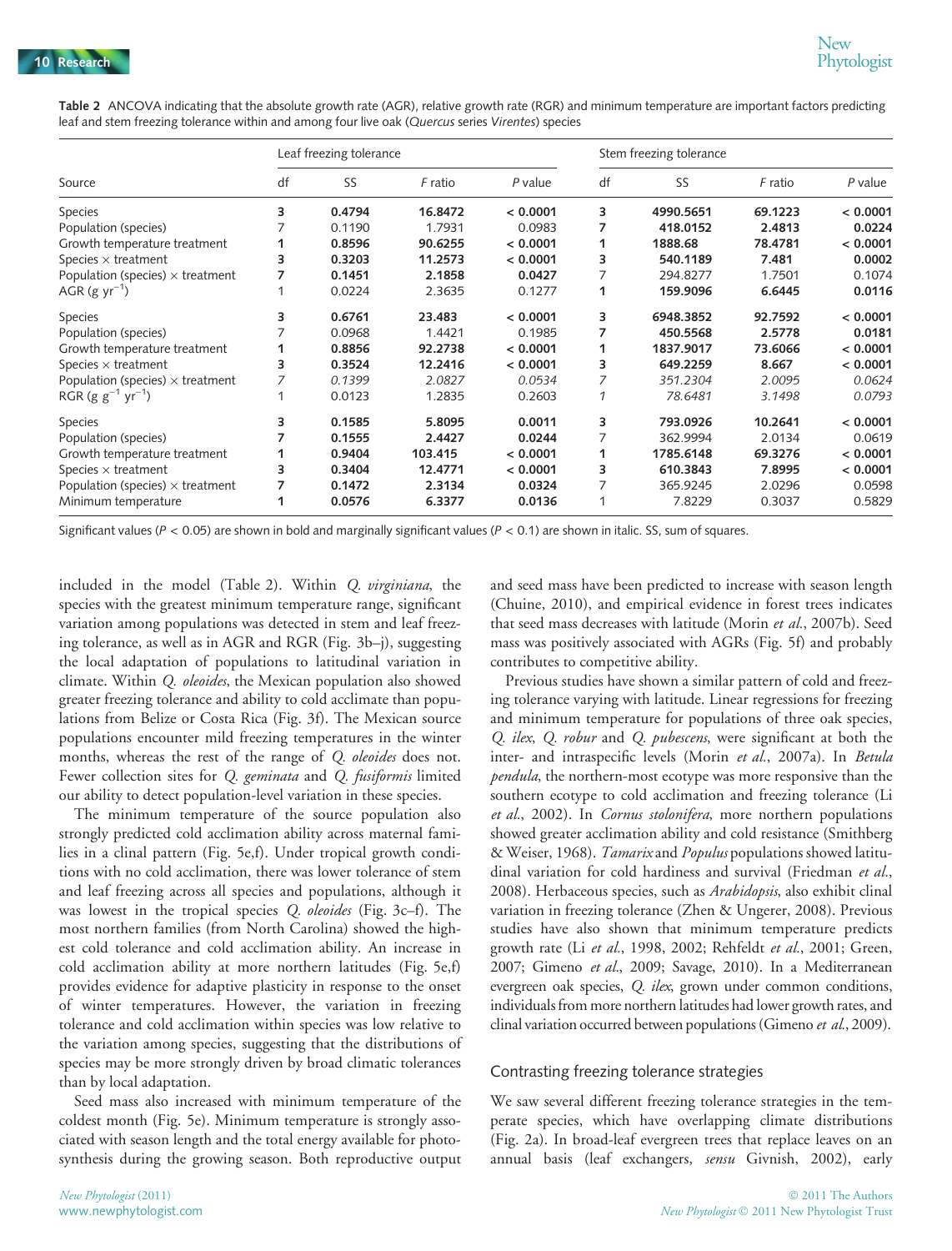senescence and leaf abscission in response to chilling represent a strategy to avoid freezing damage. Alternatively, leaves can be maintained for longer, but have higher freezing tolerance. We found evidence of evolution towards early leaf abscission in both Q. virginana and Q. fusiformis, with accelerated leaf loss after cold exposure in temperate conditions relative to leaf loss in tropical conditions. By contrast, Q. geminata maintained its leaves throughout the duration of the winter period under temperate conditions (Fig. 3a), but had higher leaf freezing tolerance (Fig. 3c). Quercus geminata and Q. virginiana co-occur from North Carolina to central Florida, where they experience similar winter temperatures in their local environments. Quercus virginiana apparently shows greater investment than Q. geminata in protecting its stem tissue from freezing damage, whereas the latter maintains its leaves under cold conditions and shows greater investment in protecting them from freezing damage. The variation in response to freezing may be explained by the ecological niche differentiation observed in Q. virginiana and Q. geminata (Nixon, 1985; Cavender-Bares & Pahlich, 2009). These sympatric species show niche differentiation across soil types, with Q. virginana found in moister, nutrient-rich soils and Q. geminata found in drier, nutrient-poor sites (Cavender-Bares et al., 2004). Morphological data support the differentiation between the species, as Q. virginiana allocates a greater proportion of its resources to shoots and has larger and thinner leaves, whereas Q. geminata invests less in shoots and has smaller and denser leaves (Cavender-Bares & Pahlich, 2009). Although denser leaves may have adapted in response to dry habitat conditions, dense leaves are also an important attribute in cold-tolerant plants (Loehle, 1998).

# Explaining trade-offs between growth and freezing tolerance

In order for a trade-off to be biologically important, a fitness advantage in one environment would result in a lower fitness in a contrasting environment, and vice versa. Greater stem and leaf freezing tolerance after cold acclimation presumably provides a fitness advantage in seasonal climates that incur winter freezing. Greater accumulated biomass under year-round warm conditions presumably provides a fitness advantage in the tropics. There is no selective advantage to investing in high freezing tolerance in the absence of freezing stress, and actively growing tissues are inherently vulnerable to freezing (Howe et al., 2003; Li et al., 2003). As freezing temperatures become more severe and the duration of winter increases at higher latitudes, natural selection would be expected to cause an increase in freezing tolerance in plants and the ability to cold acclimate. Explaining the reduced growth in colder climates is somewhat more complicated, and there are likely to be multiple contributing factors. In particular, two explanations are supported by the current study. The first is that resource allocation to freezing tolerance limits allocation to growth. A number of biochemical changes occur during cold acclimation that confer freezing tolerance, including an increase in saturated lipids, the accumulation of water-soluble solutes and conformational changes in cell membranes (Levitt, 1980; Beck,

1988). In addition, structural investments, such as the development of thicker leaves, are important for cold acclimation (Chabot & Hicks, 1982; Körner & Larcher, 1988). Resource investment in physiological and structural traits for cold and freezing tolerance is thus hypothesized to cause more conservative growth. The lower growth rates (RGR and AGR) in source locations with colder winters, even under nonstressed, tropical conditions (Fig. 5c,d), and in maternal families with higher freezing tolerance and cold acclimation ability, support this explanation.

A second potential contributing factor to slower growth is that a shorter season length at northern latitudes limits reproductive output and seed size as there is less time for carbon accumulation (Morin & Chuine, 2006; Chuine, 2010). Reduced seed size may then drive lower AGRs. Consistent with this explanation, seed mass is reduced in climates with colder winters (Fig. 5e), where the growing season is presumably shorter, and seed size is correlated with AGR (Fig. 5f). The latter relationship is significant, although the variation explained is low:  $R^2 = 0.092$ ,  $P = 0.009$ . Therefore, seed mass may be contributing directly to the tradeoff between AGR and freezing tolerance. However, reduced seed mass cannot explain the negative relationship between stem freezing tolerance and RGR ( $R^2$  = 0.29,  $P < 0.001$ , Fig. 4j), because seed mass is not correlated with RGR (Fig. S4b).

The strongest relationships between freezing tolerance and growth are found when AGR is the measure of growth (Fig. 4; Table 2). However, RGR and AGR are strongly positively correlated  $(R^2 = 0.69, P = 0.001, Fig. S4a)$ . Both RGR and seed mass, which are both positively correlated with AGR and minimum temperatures, but negatively correlated with stem freezing tolerance, thus contribute to the trade-off between freezing tolerance and AGR. It is interesting to note that leaf freezing tolerance is negatively associated with seed mass and AGR, but not with RGR (Fig. 4c–e). RGR may be less likely than AGR to trade off with freezing tolerance, because rapid growth rates may be required in short growing seasons. Alternatively, slower growth in cold climates may be adaptive, if a more conservative growth strategy limits the risk of tissue damage (Guy, 1990). Given the limits to carbon accumulation with a shorter season length, season length may drive selection for both lower seed mass and lower AGR; however, the smaller seed, slower growth 'strategy' may also be a consequence of resource allocation to cold tolerance (Lambers et al., 2008).

# Life history strategies and limits to range expansion

Low temperatures are a major limitation to northern range expansion in many species that lack freezing tolerance (Sakai & Weiser, 1973; Ricklefs et al., 1999). The lack of cold acclimation ability and freezing tolerance exhibited by Q. oleoides indicates a physiological barrier that probably prevents expansion beyond its northern range limit. The extremely limited migration of Q. oleoides northwards over the last 1–2 million yr is supported by molecular evidence (Cavender-Bares et al., 2011). If growth rate is an indicator of relative fitness and competitive ability (Lambers et al., 2008; Moles et al., 2009), the growth rate–freezing tolerance trade-off also implies that southern expansion of the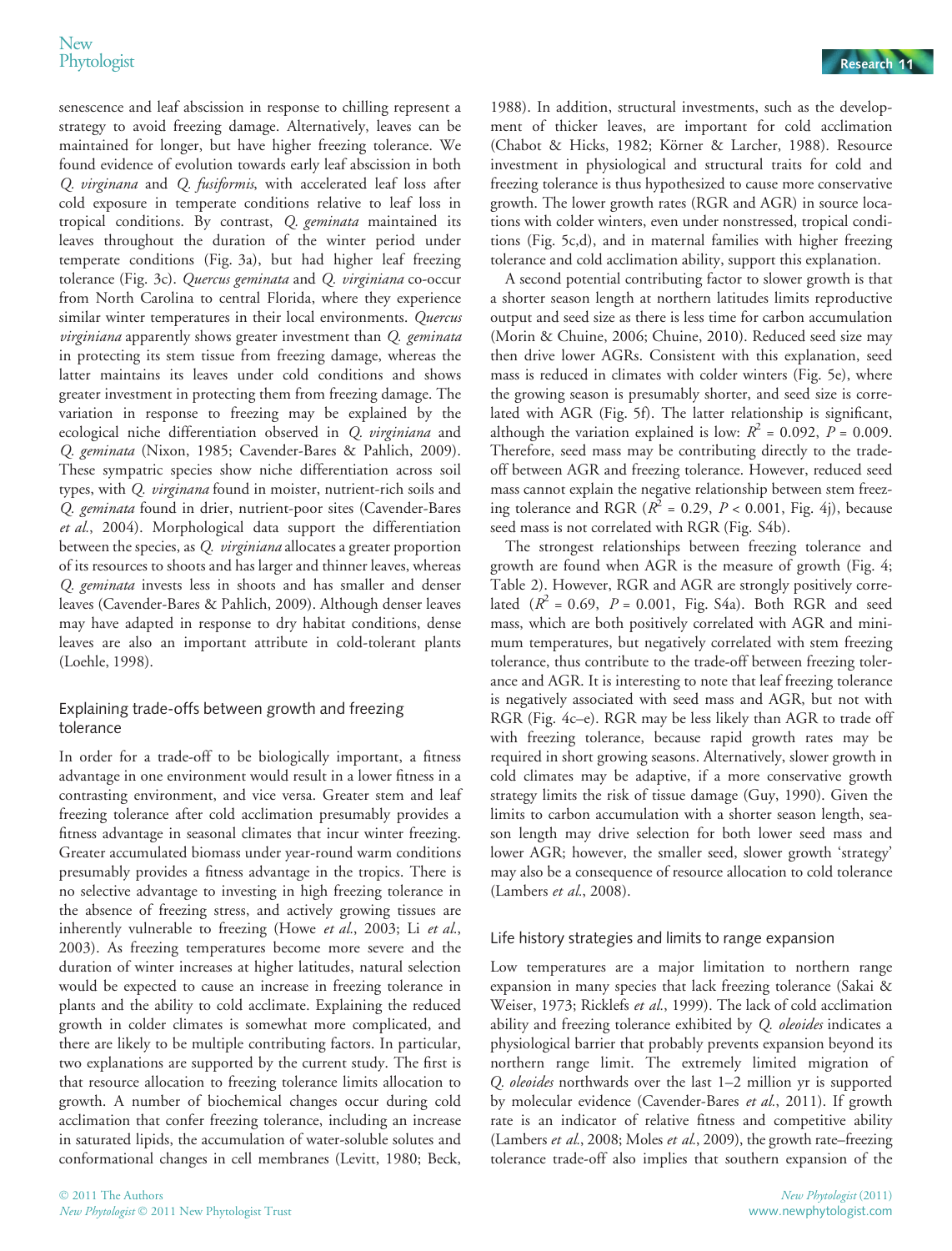temperate species, Q. virginiana, Q. geminata and Q. fusiformis, may be limited by their inferior competitive ability relative to the tropical species, Q. oleoides, or relative to other species at or below their southern range limits.

Species generally have maximum growth rates at their southern range limit, but do not increase their growth rates when grown further south or under optimal conditions (Langlet, 1971; Sakai & Larcher, 1987; Roberds et al., 1990; Loehle, 1998). This is true for the temperate species Q. fusiformis and Q. geminata, but was more variable for Q. virginiana. Under year-round tropical conditions, populations of the temperate species Q. geminata and Q. fusiformis maintained lower growth rates and were unable to increase growth rates to a level comparable with that of tropical Q. oleoides (Fig. 3g,i). However, some maternal families and one population of Q. virginana (Louisiana) had AGRs similar to that of Q. oleoides under tropical conditions (Fig. 3h,j). This suggests that, although Q. geminata and Q. fusiformis may have limited ability to increase their growth rates under tropical conditions, some Q. virginiana populations may achieve competitive growth rates. There was much greater overlap in RGR than in AGR values, such that regressions with RGR as the predictor of freezing tolerance were less significant (Fig. 4a–d). The total biomass achieved by a plant within a given period of time (AGR) may ultimately be the best predictor of fitness and ⁄ or competitive ability. Seed mass is also associated with competitive ability and contributes directly to AGR. However, other factors not investigated, including susceptibility to biotic pathogens and pests (Reader, 1992; Alexander & Holt, 1998; Meiners & Handel, 2000; Fine et al., 2004), are thought to play an important role in mediating competition and limiting species ranges. Seasonal drought that occurs throughout the range of Q. oleoides in Central America may also interact with temperature to mediate species ranges. Asymmetrical gene flow between Q. oleoides and Q. virginiana, with higher rates southwards than northwards (Cavender-Bares et al., 2011), suggests that a lack of freezing tolerance may present a more formidable barrier to northward expansion than does the lack of competitive ability to southward expansion.

#### Local adaptation or broad climatic tolerances?

Across the latitudinal gradient of the live oak group, we found limited variation among populations, suggesting conserved species-level climatic tolerances. In Q. virginiana, the northern-most population of North Carolina exhibited greater leaf and stem freezing tolerance than the Florida populations, and mean values of the populations suggested clinal variation along the latitudinal gradient (Fig. 3d,f). A previous but more limited study with Q. virginiana found similar differentiation between the North Carolina and Florida populations for leaf freezing tolerance, indicating that the population-level differences are repeatable, even across different experimental conditions and collection locations (Cavender-Bares, 2007). Minimum temperature is a good predictor for freezing tolerance across maternal families (Fig. 4e,f), a relationship driven by both the variation among species and within Q. virginiana and, to a lesser extent, within Q. oleoides.

Within the broadly distributed species, Q. virginiana and Q. oleoides, variation among maternal families followed a latitudinal trajectory, showing decreased freezing tolerance with increased growth rate (Fig. 3d,f,h,j). These results suggest some degree of local adaptation to freezing, particularly within Q. virginiana. Local adaptation within Q. virginiana must have occurred since the Pleistocene, when Q. virginiana and Q. oleoides are thought to have diverged from a common ancestor (Cavender-Bares et al., 2011). A study with Quercus suber found population-level differentiation under winter conditions based on the annual temperature of the population source (Aranda et al., 2005). Other studies support the local adaptation hypothesis and show population-level variation in cold sensitivity corresponding to habitat of origin (Rehfeldt et al., 2002). Clinal variation in freezing tolerance has been demonstrated in several tree species, indicating local adaptation (Ducousso et al., 1996; Rehfeldt et al., 2001; Aranda et al., 2005; Cavender-Bares, 2007; Morin et al., 2007a).

Nevertheless, the trade-off occurred largely across species (Fig. 4a–d; Table 1), such that temperate species exhibited slower growth rates and higher levels of freezing tolerance, whereas the tropical species maintained higher growth rates and exhibited greater leaf and stem damage in response to freezing. The limited variation among populations, compared with the variation among species, in freezing tolerance (Table 1) indicates conservatism in the climatic niches of species. This finding is consistent with limited local adaptation in populations of Mediterranean holm oak (Gimeno et al., 2009). Conserved climatic niches and broad climatic tolerances may thus be more important than the local adaptation of populations in determining species ranges. Across the temperate and tropical divide, we see a distinct break, as evidenced by the reduced ability of Q. oleoides to cold acclimate and avoid freezing damage. This corresponds with the narrow range of minimum temperatures of Q. oleoides when compared with the three more temperate species exhibiting overlapping temperature ranges (Fig. 2a). Both Q. virginiana and Q. fusiformis have a fairly broad range of minimum temperature climatic tolerances (Fig. 2a). Temperate species that encounter high climatic variability throughout the year may be adapted to tolerate a wide range of climatic conditions and thus occupy broad latitudinal and climatic distributions with limited local adaptation (Janzen, 1967; Larcher, 2005; Morin & Chuine, 2006).

#### Conclusions

The trade-off between freezing tolerance and growth rate supports the classic range limit hypothesis, which posits that the distributions of species are limited by freezing tolerance in the north and by competition in the south (MacArthur, 1972; Woodward, 1987; 1988; Schenk, 1996; Gross & Price, 2000). Species and populations from colder climates have a greater ability to enhance their freezing tolerance after exposure to cold temperatures than those from more tropical latitudes, providing evidence for adaptive plasticity. Freezing tolerance, cold acclimation ability and diminution of growth rates have probably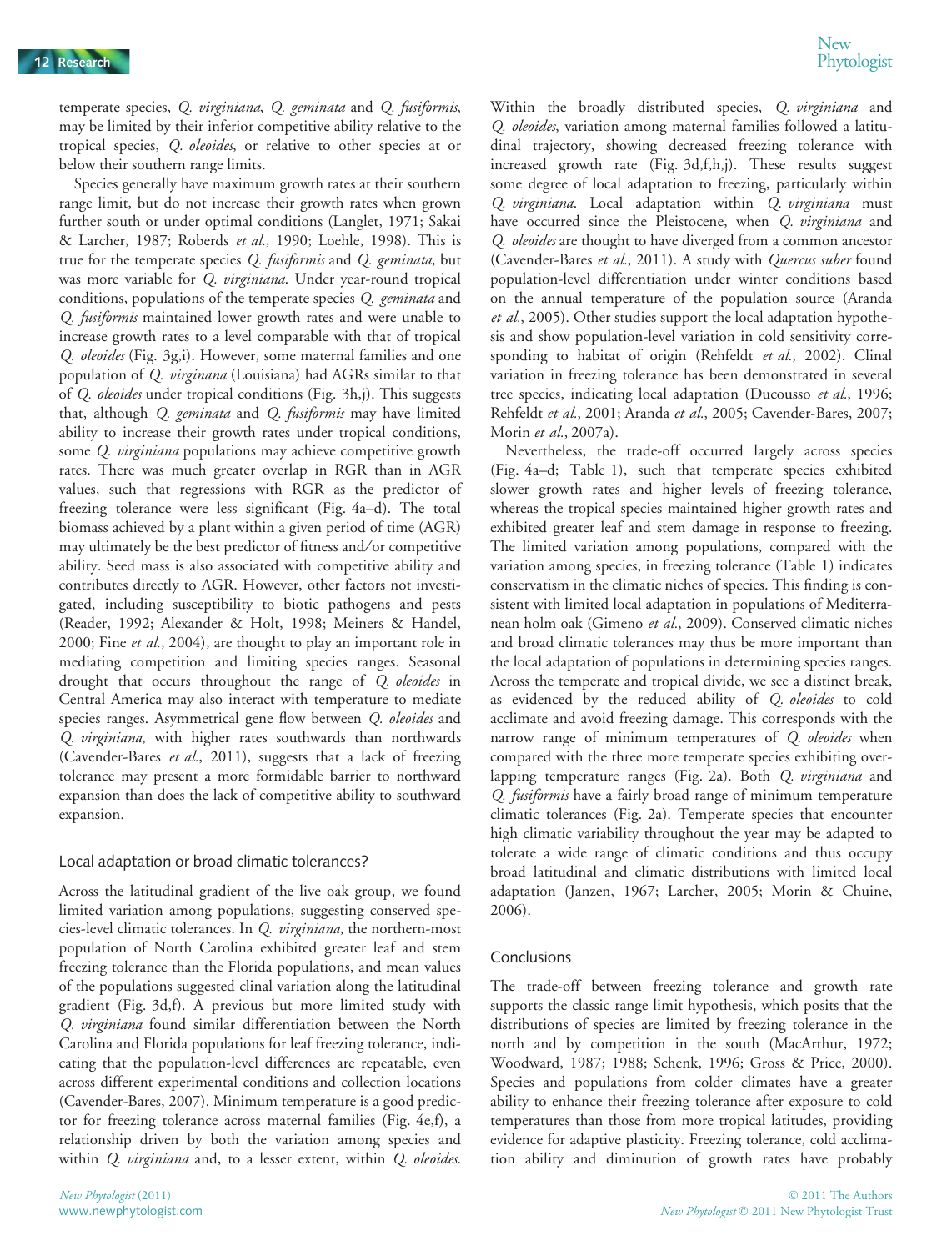

evolved since the split between Q. oleoides and the Q. virginiana clade, which is estimated to have occurred in the mid-Pleistocene (Cavender-Bares et al., 2011). The freezing tolerance–growth rate trade-off is likely to be critical in limiting species range expansion northwards, minimizing secondary contact across the tropical–temperate divide.

# Acknowledgements

J.C-B. conceived of, designed and established the experiment. K.K. managed the project, collected the physiological data with A.C. and analyzed the data. K.K. and J.C-B. wrote the paper. We thank Annette Pahlich for seed collection in Texas and assistance with planting and growth measurements, Ethan Warner for growth measurements, and Patrick Hamilton-Warwick, Katie Prock and Kasandra Solverson for assistance with freezing experiments. We thank Jessica Savage for assistance with the electrolyte leakage protocol and comments on a previous version of the manuscript, and Paul Fine for important discussions. We also thank three anonymous reviewers for their insightful comments. Collection and import permits are available on request from J.C-B. J.C-B. wishes to thank the Florida Park Service for collection permits in Florida, Kent Cavender-Bares for collecting acorns in North Carolina, Antonio Gonzalez-Rodriguez for collecting acorns and obtaining permits in Mexico, Marileth de los Angeles Briceño, Maria Marta Chavarria and Roger Blanco for facilitating the permit process to bring acorns from the Area Conservacion Guanacaste, Costa Rica, and James Cavender, Andree Cavender and Celine Bares for their company whilst collecting acorns from Belize. This project was funded by grants from the University of Minnesota and by the National Science Foundation (IOS: 0843665) to J.C-B.

# References

- Aitken SN, Adams WT. 1996. Genetics of fall and winter cold hardiness of coastal Douglas-fir in Oregon. Canadian Journal of Forest Research-Revue Canadienne de Recherche Forestiere 26: 1828–1837.
- Aitken SN, Hannerz M. 2001. Genecology and gene resource management strategies for conifer cold hardiness. In: Bigras FJ, Columbo SJ, eds. Conifer cold hardiness. Dordrecht, the Netherlands: Kluwer Academic Publishers, 23–53.
- Aizen MA, Woodcock H. 1996. Effects of acorn size on seedling survival and growth in Quercus rubra following simulated spring freeze. Canadian Journal of Botany-Revue Canadienne de Botanique 74: 308–314.
- Alexander HM, Holt RD. 1998. The interaction between plant competition and disease. Perspectives in Plant Ecology, Evolution and Systematics 1: 206–220.
- Aranda I, Castro L, Alia R, Pardos JA, Gil L. 2005. Low temperature during winter elicits differential responses among populations of the Mediterranean evergreen cork oak (Quercus suber). Tree Physiology 25: 1085–1090.
- Baskin JM, Nan XY, Baskin CC. 1998. A comparative study of seed dormancy and germination in an annual and a perennial species of Senna (Fabaceae). Seed Science Research 8: 501–512.
- Bazzaz FA. 1979. Physiological ecology of plant succession. Annual Review of Ecology and Systematics 10: 351–371.
- Beck E. 1988. Cold tolerance. In: Rundel PW, ed. Tropical alpine environments, plant form and function. Berlin, Germany: Springer, 77–110.
- Boorse GC, Bosma TL, Meyer AC, Ewers EW, Davis SD. 1998. Comparative methods of estimating freezing temperatures and freezing injury in leaves of chaparral shrubs. International Journal of Plant Sciences 159: 513–521.
- Boucher DH. 1983. Quercus oleoides (Roble Encino, Oak). In: Janzen DH, ed. Costa rican natural history. Chicago, IL, USA: The University of Chicago Press, 319–322.
- Cavender-Bares J. 2005. Impacts of freezing on long-distance transport in woody plants. In: Holbrook NM, Zwieniecki M, eds. Vascular transport in plants. Oxford, UK: Elsevier Inc, 401–424.
- Cavender-Bares J. 2007. Chilling and freezing stress in live oaks (Quercus section Virentes): intra- and inter-specific variation in PSII sensitivity corresponds to latitude of origin. Photosynthesis Research 94: 437–453.
- Cavender-Bares J, Cortes P, Rambal S, Joffre R, Miles B, Rocheteau A. 2005. Summer and winter sensitivity of leaves and xylem to minimum freezing temperatures: a comparison of co-occurring Mediterranean oaks that differ in leaf lifespan. New Phytologist 168: 597–611.
- Cavender-Bares J, Gonzalez-Rodriguez A, Pahlich A, Koehler K, Deacon N. 2011. Phylogeography and climatic niche evolution in live oaks (Quercus series Virentes) from the tropics to the temperate zone. Journal of Biogeography 38: 962–981.
- Cavender-Bares J, Holbrook NM. 2001. Hydraulic properties and freezinginduced cavitation in sympatric evergreen and deciduous oaks with contrasting habitats. Plant, Cell & Environment 24: 1243-1256.
- Cavender-Bares J, Kitajima K, Bazzaz FA. 2004. Multiple trait associations in relation to habitat differentiation among 17 Floridian oak species. Ecological Monographs 74: 635–662.
- Cavender-Bares J, Pahlich A. 2009. Molecular, morphological and ecological niche differentiation of sympatric sister oak species, Quercus virginiana and Q geminata (Fagaceae). American Journal of Botany 96: 1690–1702.
- Chabot BF, Hicks DJ. 1982. The ecology of leaf life spans. Annual Review of Ecology and Systematics 13: 229–259.
- Chuine I. 2010. Why does phenology drive species distribution? Philosophical Transactions of the Royal Society of London. Series B, Biological Sciences 365: 3149–3160.
- Davis MB, Shaw RG. 2001. Range shifts and adaptive responses to Quaternary climate change. Science 292: 673-679.
- Ducousso A, Guyon JP, Kremer A. 1996. Latitudinal and altitudinal variation of bud burst in western populations of sessile oak (Quercus petraea (Matt) Liebl). Annales des Sciences Forestieres 53: 775–782.
- Endler J. 1977. Geographic variation, speciation, and clines. Princeton, NJ, USA: Princeton University Press.
- Fenner M, Thompson K. 2005. The ecology of seeds. Cambridge, UK: Cambridge University Press.
- Fine PVA, Mesones I, Coley PD. 2004. Herbivores promote habitat specialization by trees in Amazonian forests. Science 305: 663-665.
- Flint HL, Boyce BR, Beattie DJ. 1967. Index of injury a useful expression of freezing injury to plant tissues as determined by the electrolytic method. Canadian Journal of Plant Sciences 47: 229–230.
- Friedman JM, Roelle JE, Gaskin JF, Pepper AE, Manhart JR. 2008. Latitudinal variation in cold hardiness in introduced Tamarix and native Populus. Evolutionary Applications 1: 598–607.
- Fuchigami LH, Weiser CJ, Evert DR. 1971. Induction of cold acclimation in Cornus stolonifera Michx. Plant Physiology 47: 98–103.
- George M, Pellet H, Johnson A. 1974. Low temperature exotherms and woody distribution. HortScience 9: 519-522.
- Gimeno TE, Pias B, Lemos JP, Valladares F. 2009. Plasticity and stress tolerance override local adaptation in the responses of Mediterranean holm oak seedlings to drought and cold. Tree Physiology 29: 87–98.
- Givnish TJ. 2002. Adaptive significance of evergreen vs deciduous leaves: solving the triple paradox. Silva Fennica 36: 703–743.
- Grace J. 1987. Climatic tolerance and the distribution of plants. New Phytologist 106: 113–130.
- Green DS. 2007. Controls of growth phenology vary in seedlings of three, co-occurring ecologically distinct northern conifers. Tree Physiology 27: 1197–1205.
- Grime JP. 1979. Plant strategies and vegetation processes. Chichester, UK: J. Wiley & Sons.
- Gross SJ, Price TD. 2000. Determinants of the northern and southern range limits of a warbler. Journal of Biogeography 27: 869–878.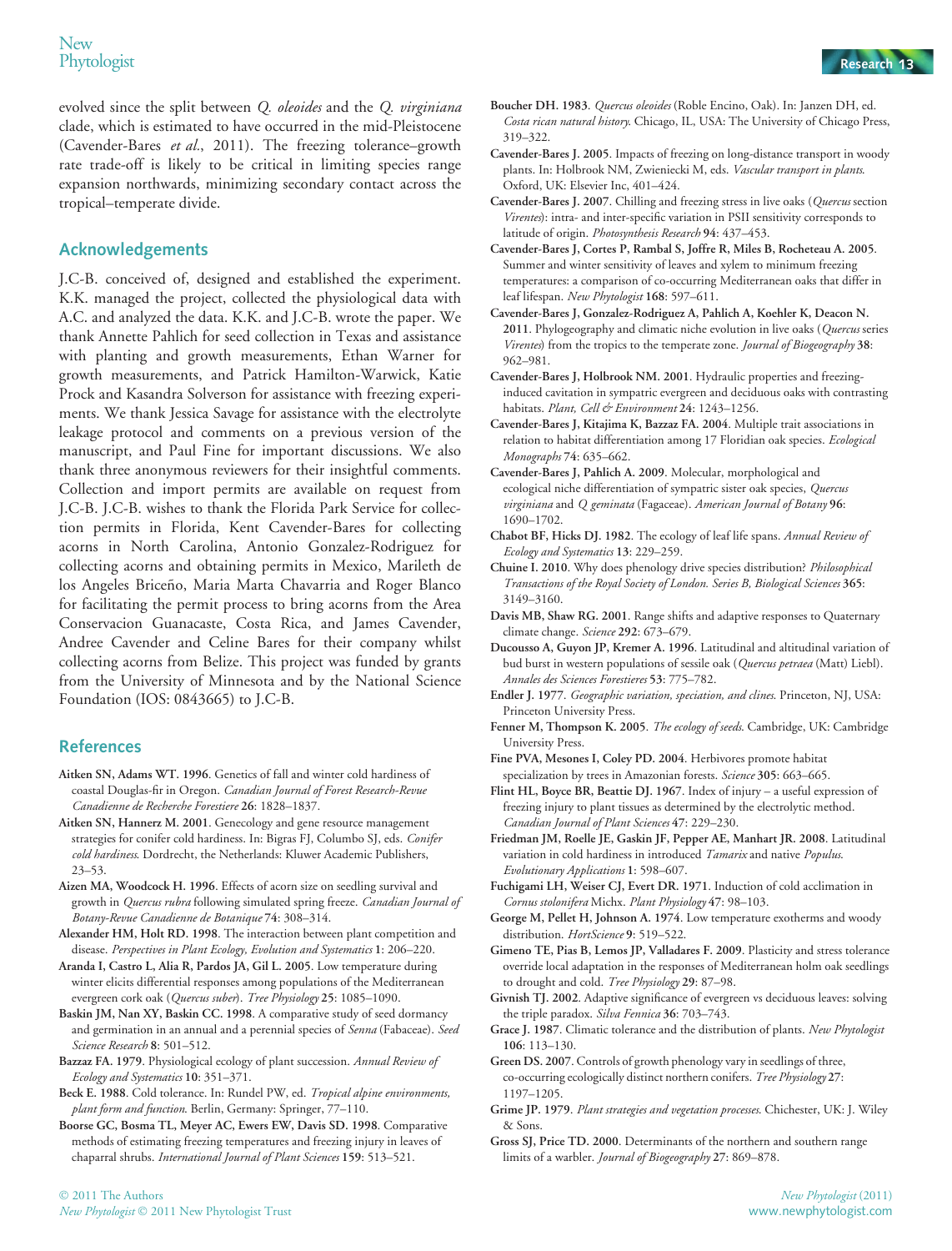- Guy CL. 1990. Cold-acclimation and freezing stress tolerance role of protein metabolism. Annual Review of Plant Physiology and Plant Molecular Biology 41: 187–223.
- Hijmans RJ, Cameron SE, Parra JL, Jones PG, Jarvis A. 2005. Very high resolution interpolated climate surfaces for global land areas. International Journal of Climatology 25: 1965–1978.
- Howe GT, Aitken SN, Neale DB, Jermstad KD, Wheeler NC, Chen THH. 2003. From genotype to phenotype: unraveling the complexities of cold adaptation in forest trees. Canadian Journal of Botany-Revue Canadienne de Botanique 81: 1247–1266.
- Hutchinson AH. 1918. Limiting factors in relation to specific ranges of tolerance of forest trees. Botanical Gazette 66: 465–493.
- Iverson LR, Prasad AM. 1998. Predicting abundance of 80 tree species following climate change in the eastern United States. Ecological Monographs 68: 465–485.
- Janzen DH. 1967. Why mountain passes are higher in the tropics. American Midland Naturalist 101: 233–249.
- Janzen DH. 1983. Costa Rican natural history. Chicago, IL, USA: University of Chicago Press.
- Kitajima K, Fenner M. 2000. Ecology of seedling regeneration. In: Fenner M, ed. Seeds: the ecology of regeneration in plant communities. Wallingford, UK: CAB International, 331–360.
- Klemens J, Deacon N, Cavender-Bares J. 2010. Limits to pasture recolonization in a fragmented tropical dry forest: a case study of the tropical live oak Quercus oleoides with implications for restoration. In: Dirzo R, Mooney HA, Ceballos G, eds. Tropical dry forests. Washington, DC, USA: Island Press, Chapter 13, 221–238.
- Körner C, Larcher W. 1988. Plant life in cold climates. In: Long S, Woodward FI, eds. Plants and temperature. Cambridge, UK: The Company of Biologists Limited, 25–57.
- Kozlowski TT, Pallardy SG. 1997. Environmental regulation of vegetative growth. In: Roy J, ed. Growth control in woody plants. San Diego, CA, USA: Academic Press, 195–322.
- Kurz H, Godfrey RK. 1962. Trees of northern Florida. Gainesville, FL, USA: University Press of Florida.
- Lambers H, Chapin FS, Pons TL. 2008. Adaptations Associated with Inherent Variation in Growth Rate, Chapter 6. In: Plant physiological ecology. New York, NY, USA: Springer, 340–343.
- Langlet O. 1971. Two hundred years genecology. Taxon 20: 653-722.
- Larcher W. 2005. Climatic constraints drive the evolution of low temperature resistance in woody plants. Journal of Agricultural Meteorology 61: 189–202.
- Larcher W, Bauer H. 1981. Ecological significance of resistance to low temperature. In: Lange OL, Nobel PS, Osmond CB, Ziegler H, eds. Physiological plant ecology. I. Response to the physical environment. New York, NY, USA: Springer-Verlag, 403–407.
- Latham RE, Ricklefs RE. 1993. Continental comparisons of temperate-zone species diversity. In: Ricklefs RE, Schluter D, eds. Species diversity in ecological communities. Chicago, IL, USA: University of Chicago Press, 294–314.
- Levitt J. 1980. Plant plasma-membrane water permeability and slow freezinginjury. Plant, Cell & Environment 3: 159-160.
- Li B, Suzuki JI, Hara T. 1998. Latitudinal variation in plant size and relative growth rate in Arabidopsis thaliana. Oecologia 115: 293–301.
- Li CY, Puhakainen T, Welling A, Vihera-Aarnio A, Ernstsen A, Junttila O, Heino P, Pavla ET. 2002. Cold acclimation in silver birch (Betula pendula). Development of freezing tolerance in different tissues and climatic ecotypes. Physiologia Plantarum 116: 478–488.
- Li CY, Vihera-Aarnio A, Puhakainen T, Junttila O, Heino P, Palva ET. 2003. Ecotype-dependent control of growth, dormancy and freezing tolerance under seasonal changes in Betula pendula Roth. Trees - Structure and Function 17: 127–132.
- Loehle C. 1998. Height growth rate tradeoffs determine northern and southern range limits for trees. Journal of Biogeography 25: 735–742.
- MacArthur RH. 1972. Patterns in the distribution of species. New York, NY, USA: Harper & Row Publisher, Inc.
- Matyas C, Yeatman CW. 1992. Effect of geographical transfer on growth and survival of Jack Pine Pinus banksiana Lamb populations. Silvae Genetica 41: 370–376.
- Meiners SJ, Handel SN. 2000. Additive and nonadditive effects of herbivory and competition on tree seedling mortality, growth, and allocation. American Journal of Botany 87: 1821–1826.
- Moles AT, Warton DI, Warman L, Swenson NG, Laffan SW, Zanne AE, Pitman A, Hemmings FA, Leishman MR. 2009. Global patterns in plant height. Journal of Ecology 97: 923–932.
- Moles A, Westoby M. 2003. Latitude, seed predation and seed mass. Journal of Biogeography 30: 105–128.
- Morgenstern EK. 1996. Geographic variation in forest trees: genetic basis and application of knowledge in silviculture. Vancouver, BC, Canada: UBC Press, University of British Columbia.
- Morin X, Ameglio T, Ahas R, Kurz-Besson C, Lanta V, Lebourgeois F, Miglietta F, Chuine I. 2007a. Variation in cold hardiness and carbohydrate concentration from dormancy induction to bud burst among provenances of three European oak species. Tree Physiology 27: 817–825.
- Morin X, Augspurger C, Chuine I. 2007b. Process-based modeling of tree species' distributions. What limits temperate tree species' range boundaries? Ecology 88: 2280–2291.
- Morin X, Chuine I. 2006. Niche breadth, competitive strength and range size of tree species: a trade-off based framework to understand species range size. Ecology Letters 9: 185–195.
- Muller CH. 1961. The live oaks of the series Virentes. American Midland Naturalist 65: 17–39.
- Nixon KC. 1985. A biosystematic study of Quercus series Virentes (the live oaks) with phylogenetic analysis of Fagales, Fagaceae, and Quercus. PhD dissertation, University of Texas, Austin, TX, USA.
- Nixon KC, Muller CH. 1997. Quercus Linnaeus sect. Quercus White oak. In: Flora of North America Editorial Committee, eds. Flora of North America north of Mexico. Oxford, UK & New York, NY, USA: Oxford University Press, 436–506.
- Oleksyn J, Modrzynski J, Tjoelker MG, Zytkowiak R, Reich PB, Karolewski P. 1998. Growth and physiology of Picea abies populations from elevational transects: common garden evidence for altitudinal ecotypes and cold adaptation. Functional Ecology 12: 573-590.
- Parker J. 1963. Cold resistance in woody plants. Botanical Review 29: 123-201.
- Pearman PB, Guisan A, Broennimann O, Randin CF. 2008. Niche dynamics in space and time. Trends in Ecology & Evolution 23: 149-158.
- Reader RJ. 1992. Herbivory as a confounding factor in an experiment measuring competition among plants. Ecology 73: 373–376.
- Rehfeldt GE. 1997. Quantitative analyses of the genetic structure of closely related conifers with disparate distributions and demographics: the Cupressus arizonica (Cupressaceae) complex. American Journal of Botany 84: 190-200.
- Rehfeldt GE, Crookston NL, Warwell MV, Evans JS. 2006. Empirical analyses of plant–climate relationships for the western United States. International Journal of Plant Sciences 167: 1123–1150.
- Rehfeldt GE, Tchebakova NM, Parfenova YI, Wykoff WR, Kuzmina NA, Milyutin LI. 2002. Intraspecific responses to climate in Pinus sylvestris. Global Change Biology 8: 912–929.
- Rehfeldt GE, Wykoff WR, Ying CC. 2001. Physiologic plasticity, evolution, and impacts of a changing climate on Pinus contorta. Climatic Change 50: 355–376.
- Rehfeldt GE, Ying CC, Spittlehouse DL, Hamilton DA. 1999. Genetic responses to climate in Pinus contorta: niche breadth, climate change, and reforestation. Ecological Monographs 69: 375–407.
- Ricklefs RE, Latham RE. 1992. Intercontinental correlation of geographical ranges suggests stasis in ecological traits of relict genera of temperate perennial herbs. American Naturalist 139: 1305–1321.
- Ricklefs RE, Latham RE, Qian H. 1999. Global patterns of tree species richness in moist forests: distinguishing ecological influences and historical contingency. Oikos 86: 369–373.
- Roberds JH, Hyun JO, Namkoong G, Rink G. 1990. Height response functions for white ash provenances grown at different latitudes. Silvae Genetica 39: 121–129.
- Sakai A, Larcher W. 1987. Frost survival of plants: responses and adaptation to freezing stress. New York, NY, USA: Springer-Verlag.
- Sakai A, Weiser CJ. 1973. Freezing resistance of trees in North America with reference to tree regions. Ecology 54: 118–126.